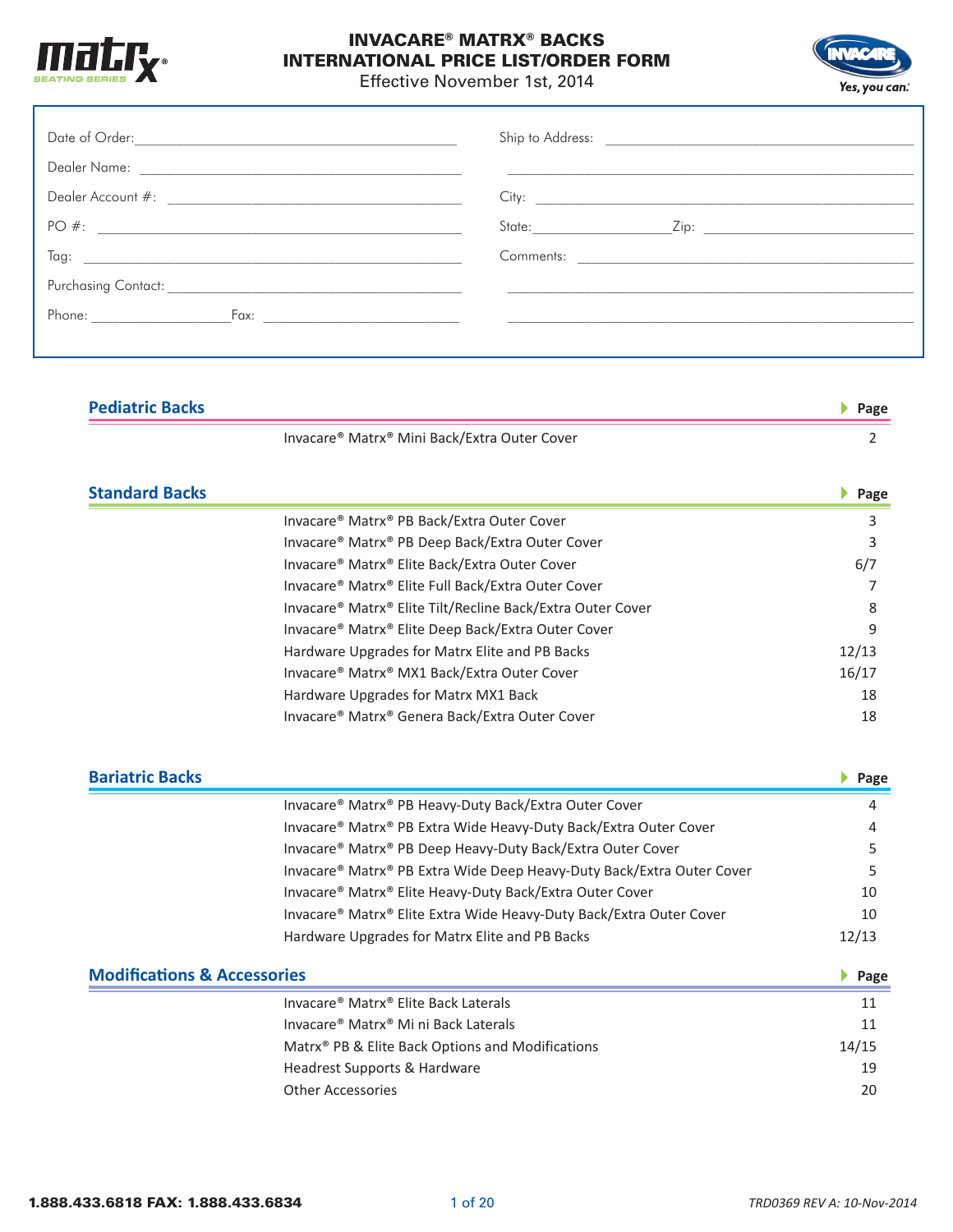### MATRX® MINI BACK: Pediatric – Positioning Back

- Mini Set Hardware fits ¾", 7/8", 1" diameter back canes
- 3" Contour Depth
- $\blacksquare$  Weight capacity up to 150 lbs
- Backs are drilled for headrest attachment
- Extra outer cover includes foam *Kid\*ab\*ra*
- Standard Kid\*ab\*ra Fabric upholstery or no charge cover options of Pink or Blue





*Outer Cover Outer Cover*

#### **Mini Back**





| <b>MODEL</b>                    | <b>FITS WIDTH</b> | <b>FITS HEIGHT</b> | <b>MSRP</b> |
|---------------------------------|-------------------|--------------------|-------------|
| MINI1007                        | 10", 11"          | 7"                 | \$625.00    |
| MINI1010                        | 10", 11"          | 10"                | \$625.00    |
| MINI1012                        | 10", 11"          | 12"                | \$625.00    |
| MINI1107                        | 11", 12"          | 7"                 | \$625.00    |
| MINI1110                        | 11", 12"          | 10"                | \$625.00    |
| MINI1112                        | 11", 12"          | 12"                | \$625.00    |
| MINI1207                        | 12", 13"          | 7"                 | \$625.00    |
| MINI1210                        | 12", 13"          | 10"                | \$625.00    |
| MINI1212                        | 12", 13"          | 12"                | \$625.00    |
| MINI1214                        | 12", 13"          | 14"                | \$625.00    |
| MINI1307                        | 13", 14"          | 7"                 | \$625.00    |
| MINI1310                        | 13", 14"          | 10"                | \$625.00    |
| MINI1312                        | 13", 14"          | 12"                | \$625.00    |
| MINI1314                        | 13", 14""         | 14"                | \$625.00    |
| MINI1407                        | 14", 15"          | 7"                 | \$625.00    |
| MINI1410                        | 14", 15"          | 10"                | \$625.00    |
| MINI1412                        | 14", 15"          | 12"                | \$625.00    |
| MINI1414                        | 14", 15"          | 14"                | \$625.00    |
| <b>COVER OPTIONS:</b>           |                   |                    |             |
| $\Box$ Pink<br>$\Box$ Kid*ab*ra | Blue<br>◻         |                    |             |
|                                 |                   |                    |             |

#### **Mini Extra Outer Cover** (Comes standard with foam)



| <b>MODEL</b>          | <b>FITS WIDTH</b>                | <b>FITS HEIGHT</b> | <b>MSRP</b> |
|-----------------------|----------------------------------|--------------------|-------------|
| МC                    | <b>REFER TO BACK SIZES ABOVE</b> |                    | \$135.00    |
| SPECIFY:              | HEIGHT<br><b>WIDTH</b>           | $\Box$ $\Box$      |             |
| <b>COVER OPTIONS:</b> |                                  |                    |             |
| <b>SPECIEY</b>        | $\Box$ Kid*ab*ra $\Box$ Pink     | $\Box$ Blue        |             |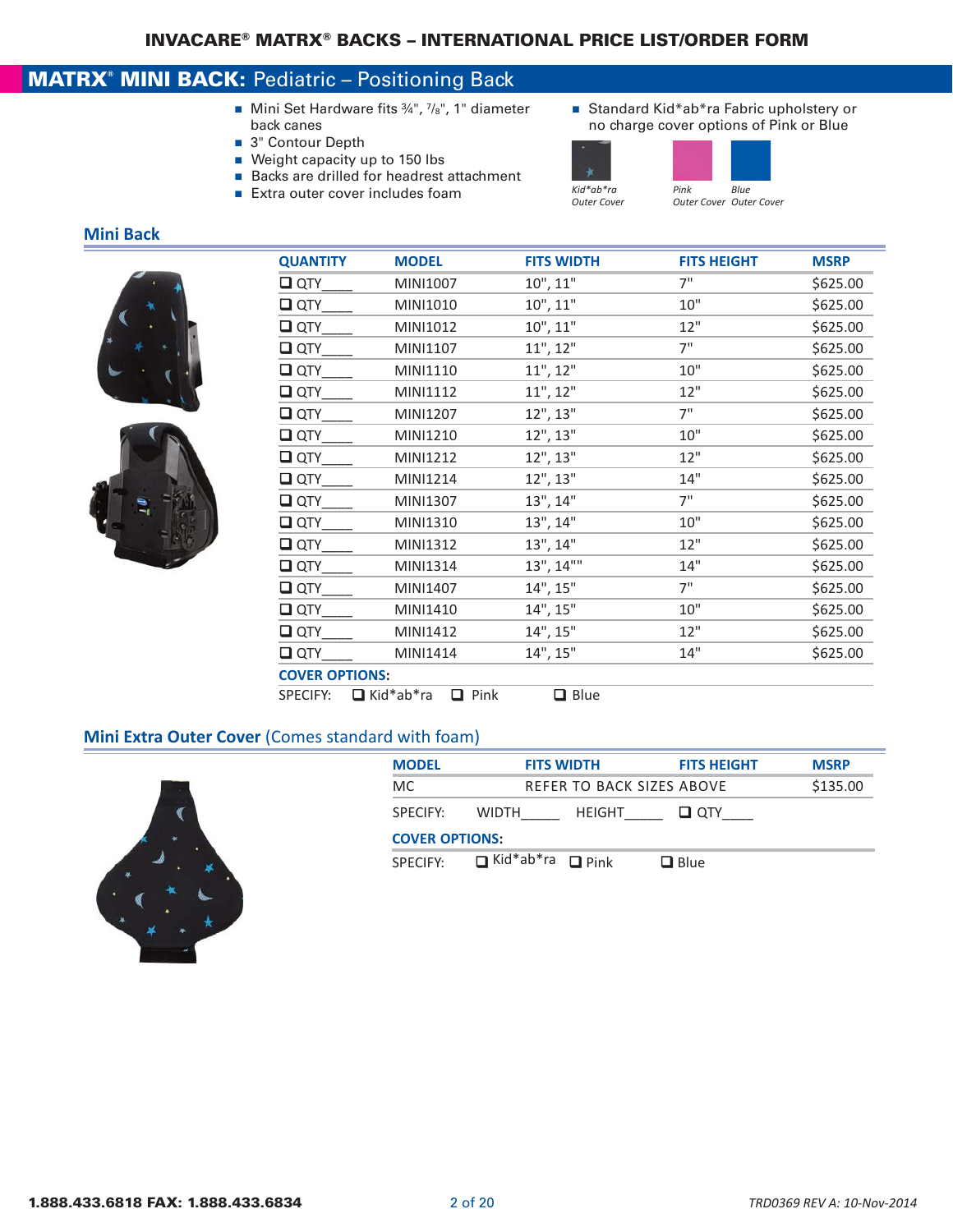### MATRX® PB BACK: Standard – Positioning Back

- Easy Set Hardware fits  $\frac{3}{4}$ ",  $\frac{7}{8}$ ", 1" diameter <br>
Standard Meshtex Fabric upholstery back canes
- See Page 12 for other no-charge hardware options
- 5" Contour Depth
- Weight capacity up to 300 lbs
- Backs include reinforcement plate for headrest

#### **PB Back**



| <b>QUANTITY</b> | <b>MODEL</b> | <b>FITS WIDTH</b> | <b>FITS HEIGHT</b> | <b>MSRP</b> |
|-----------------|--------------|-------------------|--------------------|-------------|
| $\square$ QTY   | MPB1412      | $13" - 15"$       | 12"                | \$625.00    |
| $\square$ QTY   | MPB1416      | $13" - 15"$       | 16"                | \$625.00    |
| $\square$ QTY   | MPB1612      | $15" - 17"$       | 12"                | \$625.00    |
| $\square$ QTY   | MPB1616      | $15" - 17"$       | 16"                | \$625.00    |
| $\square$ QTY   | MPB1620      | $15" - 17"$       | 20"                | \$625.00    |
| $\square$ QTY   | MPB1712      | $16" - 18"$       | 12"                | \$625.00    |
| $\square$ QTY   | MPB1716      | $16" - 18"$       | 16"                | \$625.00    |
| $\square$ QTY   | MPB1720      | $16" - 18"$       | 20"                | \$625.00    |
| $\square$ QTY   | MPB1812      | $17" - 19"$       | 12"                | \$625.00    |
| $\square$ QTY   | MPB1816      | 17"-19"           | 16"                | \$625.00    |
| $\square$ QTY   | MPB1820      | $17" - 19"$       | 20"                | \$625.00    |
| $\square$ QTY   | MPB2012      | $19" - 21"$       | 12"                | \$625.00    |
| $\square$ QTY   | MPB2016      | 19"-21"           | 16"                | \$625.00    |
| $\square$ QTY   | MPB2020      | 19"-21"           | 20"                | \$625.00    |

#### **PB Extra Outer Cover**

| <b>MODEL</b>         |              | <b>FITS WIDTH</b> | <b>FITS HEIGHT</b>        | <b>MSRP</b> |
|----------------------|--------------|-------------------|---------------------------|-------------|
| <b>PBC</b>           |              |                   | REFER TO BACK SIZES ABOVE | \$100.00    |
| SPECIEY <sup>.</sup> | <b>WIDTH</b> | <b>HFIGHT</b>     | ידס <b>ב</b>              |             |

### MATRX® PB DEEP BACK: Standard – Positioning Back

■ 7" Contour Depth

#### **PB Deep Back**



| <b>QUANTITY</b> | <b>MODEL</b> | <b>FITS WIDTH</b> | <b>FITS HEIGHT</b> | <b>MSRP</b> |
|-----------------|--------------|-------------------|--------------------|-------------|
| $\square$ QTY   | PBD1412      | $13" - 15"$       | 12"                | \$645.00    |
| $\Box$ QTY      | PBD1416      | $13" - 15"$       | 16"                | \$645.00    |
| $\Box$ QTY      | PBD1612      | $15" - 17"$       | 12"                | \$645.00    |
| $\Box$ QTY      | PBD1616      | $15" - 17"$       | 16"                | \$645.00    |
| $\Box$ QTY      | PBD1620      | $15" - 17"$       | 20"                | \$645.00    |
| $\Box$ QTY      | PBD1712      | $16" - 18"$       | 12"                | \$645.00    |
| $\square$ QTY   | PBD1716      | $16" - 18"$       | 16"                | \$645.00    |
| $\Box$ QTY      | PBD1720      | $16" - 18"$       | 20"                | \$645.00    |
| $\Box$ QTY      | PBD1812      | 17"-19"           | 12"                | \$645.00    |
| $\square$ QTY   | PBD1816      | $17" - 19"$       | 16"                | \$645.00    |
| $\Box$ QTY      | PBD1820      | $17" - 19"$       | 20"                | \$645.00    |
| $\Box$ QTY      | PBD2012      | 19"-21"           | 12"                | \$645.00    |
| $\square$ QTY   | PBD2016      | 19"-21"           | 16"                | \$645.00    |
| $\Box$ QTY      | PBD2020      | 19"-21"           | 20"                | \$645.00    |
|                 |              |                   |                    |             |

#### **PB Deep Extra Outer Cover**

| <b>MODEL</b>   |       | <b>FITS WIDTH</b>         | <b>FITS HEIGHT</b> | <b>MSRP</b> |
|----------------|-------|---------------------------|--------------------|-------------|
| PBDC           |       | REFER TO BACK SIZES ABOVE |                    | \$110.00    |
| <b>SPECIEY</b> | WIDTH | HFIGHT                    |                    |             |

- 
- *Meshtex Outer Cover*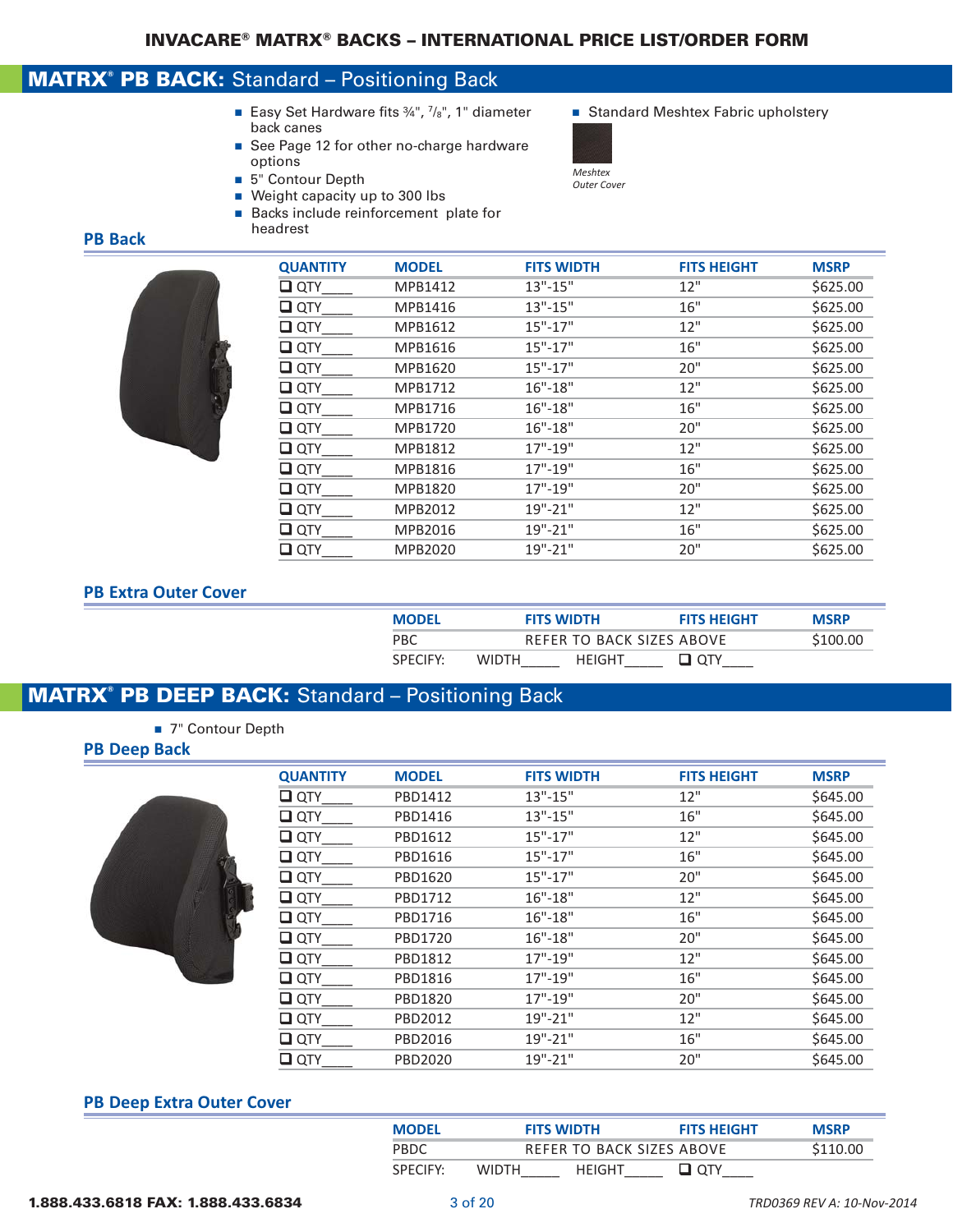### MATRX<sup>®</sup> PB HEAVY-DUTY BACK: Bariatric - Positioning Back

- Easy Set Hardware fits 34", 7/8", 1" diameter Standard Meshtex Fabric upholstery back canes
- See Page 13 for other no-charge hardware options
- 5" Contour Depth
- Weight capacity up to 500 lbs
- Backs include reinforcement plate for headrest

### **PB Heavy‐Duty Back**



| <b>QUANTITY</b> | <b>MODEL</b> | <b>FITS WIDTH</b> | <b>FITS HEIGHT</b> | <b>MSRP</b> |
|-----------------|--------------|-------------------|--------------------|-------------|
| $\Box$ QTY      | HDB2016      | 20",21"           | 16"                | \$835.00    |
| $\Box$ QTY      | HDB2020      | $20" - 21"$       | 20"                | \$835.00    |
|                 |              |                   |                    |             |
|                 |              |                   |                    |             |
| $\Box$ QTY      | HDB2216      | 22", 23"          | 16"                | \$835.00    |
| $\square$ QTY   | HDB2220      | 22", 23"          | 20"                | \$835.00    |
| $\Box$ QTY      | HDB2416      | 24", 25"          | 16"                | \$835.00    |
| $\Box$ QTY      | HDB2420      | 24", 25"          | 20"                | \$835.00    |

#### **PB Heavy‐Duty Extra Outer Back Cover**

| <b>MODEL</b> |              | <b>FITS WIDTH</b>         | <b>FITS HEIGHT</b> | <b>MSRP</b> |
|--------------|--------------|---------------------------|--------------------|-------------|
| HDC.         |              | REFER TO BACK SIZES ABOVE |                    | \$100.00    |
| SPECIFY:     | <b>WIDTH</b> | HFIGHT                    | ⊒ oтʏ              |             |

#### **PB Extra Wide Heavy‐Duty Back** (Additional one week lead time)\*

|        | <b>MODEL</b> |              |              |   |              |     | <b>FITS WIDTH</b> | <b>FITS HEIGHT</b>    | <b>MSRP</b> |
|--------|--------------|--------------|--------------|---|--------------|-----|-------------------|-----------------------|-------------|
|        | HDBWW16      |              |              |   |              |     |                   | REFERENCE CHART BELOW | \$1435.00   |
|        | SPECIFY:     |              |              |   | <b>WIDTH</b> |     |                   | QTY<br>u              |             |
|        | HDBWW20      |              |              |   |              |     |                   | REFERENCE CHART BELOW | \$1435.00   |
|        | SPECIFY:     |              |              |   | <b>WIDTH</b> |     |                   | QTY<br>ப              |             |
|        | W            |              | D            | н | (WW)         |     |                   |                       |             |
|        |              | 25"          | $26"$ 27"    |   | 28"          | 29" | 30"               |                       |             |
| HEIGHT | 16"          | $\mathbf{x}$ | $\mathbf{x}$ | x | $\mathbf{x}$ | x   | x                 |                       |             |
|        | 20"          | x            | X            | X | X            | x   | X                 |                       |             |

#### PB Extra Wide Heavy-Duty Extra Outer Back Cover (Additional one week lead time)\*

| <b>MODEL</b> | <b>FITS WIDTH</b>     | <b>FITS HEIGHT</b> | <b>MSRP</b> |
|--------------|-----------------------|--------------------|-------------|
| HDCWW16      | REFERENCE CHART ABOVE |                    | \$200.00    |
| SPECIEY:     | <b>WIDTH</b>          | $\Box$ $\alpha$ ty |             |
| HDCWW20      | REFERENCE CHART ABOVE |                    | \$200.00    |
| SPECIEY:     | <b>WIDTH</b>          | ⊔ отү              |             |

*\* Made to order and non-refundable*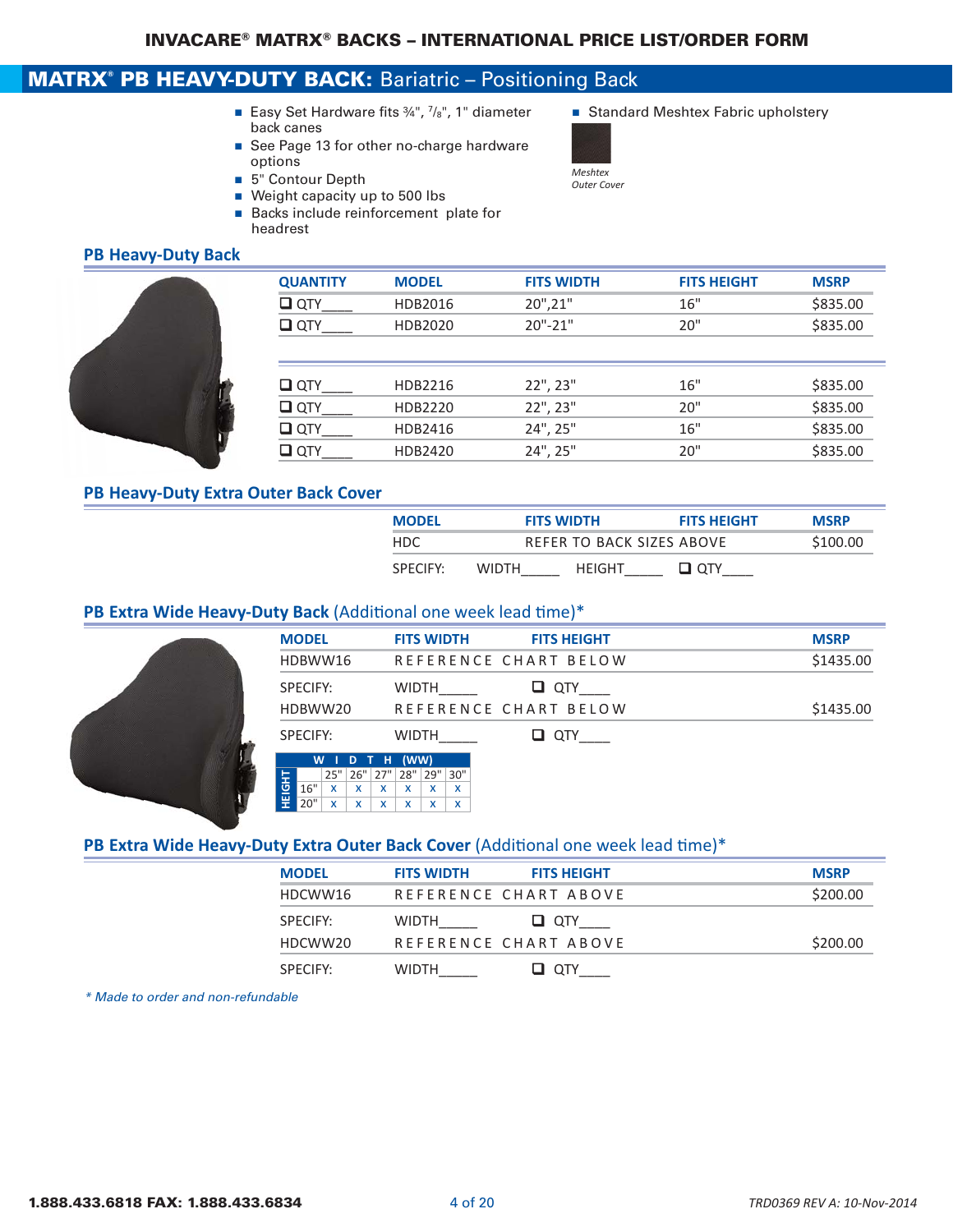### MATRX<sup>®</sup> PB DEEP HEAVY-DUTY BACK: Bariatric - Positioning Back

- Easy Set Hardware fits 34", 7/8", 1" diameter Standard Meshtex Fabric upholstery back canes
- See Page 13 for other no-charge hardware options
- 7" Contour Depth
- Weight capacity up to 500 lbs
- **Backs include reinforcement plate for** headrest

#### **PB Deep Heavy‐Duty Back**



| <b>QUANTITY</b> | <b>MODEL</b> | <b>FITS WIDTH</b> | <b>FITS HEIGHT</b> | <b>MSRP</b> |
|-----------------|--------------|-------------------|--------------------|-------------|
| $\Box$ QTY      | DHD2016      | $20$ ", $21$ "    | 16"                | \$935.00    |
| $\square$ QTY   | DHD2020      | $20" - 21"$       | 20"                | \$935.00    |
| $\Box$ QTY      | DHD2216      | 22", 23"          | 16"                | \$935.00    |
| $\Box$ QTY      | DHD2220      | 22", 23"          | 20"                | \$935.00    |
| $\Box$ QTY      | DHD2416      | 24", 25"          | 16"                | \$935.00    |
| $\Box$ QTY      | DHD2420      | 24", 25"          | 20"                | \$935.00    |

#### **Pp …Duvy-Duty Extra Outer Back Cover**

| <b>MODEL</b>         |              | <b>FITS WIDTH</b>         | <b>FITS HEIGHT</b> | <b>MSRP</b> |
|----------------------|--------------|---------------------------|--------------------|-------------|
| DDC.                 |              | REFER TO BACK SIZES ABOVE |                    | \$110.00    |
| SPECIEY <sup>.</sup> | <b>WIDTH</b> | <b>HFIGHT</b>             | ⊔ отү              |             |

#### PB Extra Wide Deep Heavy-Duty Back (Additional one week lead time)\*

| <b>MODEL</b> | <b>FITS WIDTH</b> | <b>FITS HEIGHT</b>    | <b>MSRP</b> |
|--------------|-------------------|-----------------------|-------------|
| DHDWW16      |                   | REFERENCE CHART BELOW | \$1535.00   |
| SPECIEY:     | <b>WIDTH</b>      | $\Box$ $\alpha$ ty    |             |
| DHDWW20      |                   | REFERENCE CHART BELOW | \$1535.00   |
| SPECIFY:     | <b>WIDTH</b>      | OTY                   |             |



#### **vy-Duty Extra Outer Back Cover** (Additional one week lead time)\*

| <b>MODEL</b> | <b>FITS WIDTH</b>             | <b>FITS HEIGHT</b> | <b>MSRP</b> |
|--------------|-------------------------------|--------------------|-------------|
| DDCWW16      | REFER TO BACK SIZES ABOVE     |                    | \$210.00    |
| SPECIFY:     | <b>WIDTH</b><br><b>HEIGHT</b> | $\Box$ OTY         |             |
| DDCWW20      | REFER TO BACK SIZES ABOVE     |                    | \$210.00    |
| SPECIFY:     | <b>HFIGHT</b><br>WIDTH        |                    |             |

*\* Made to order and non-refundable*

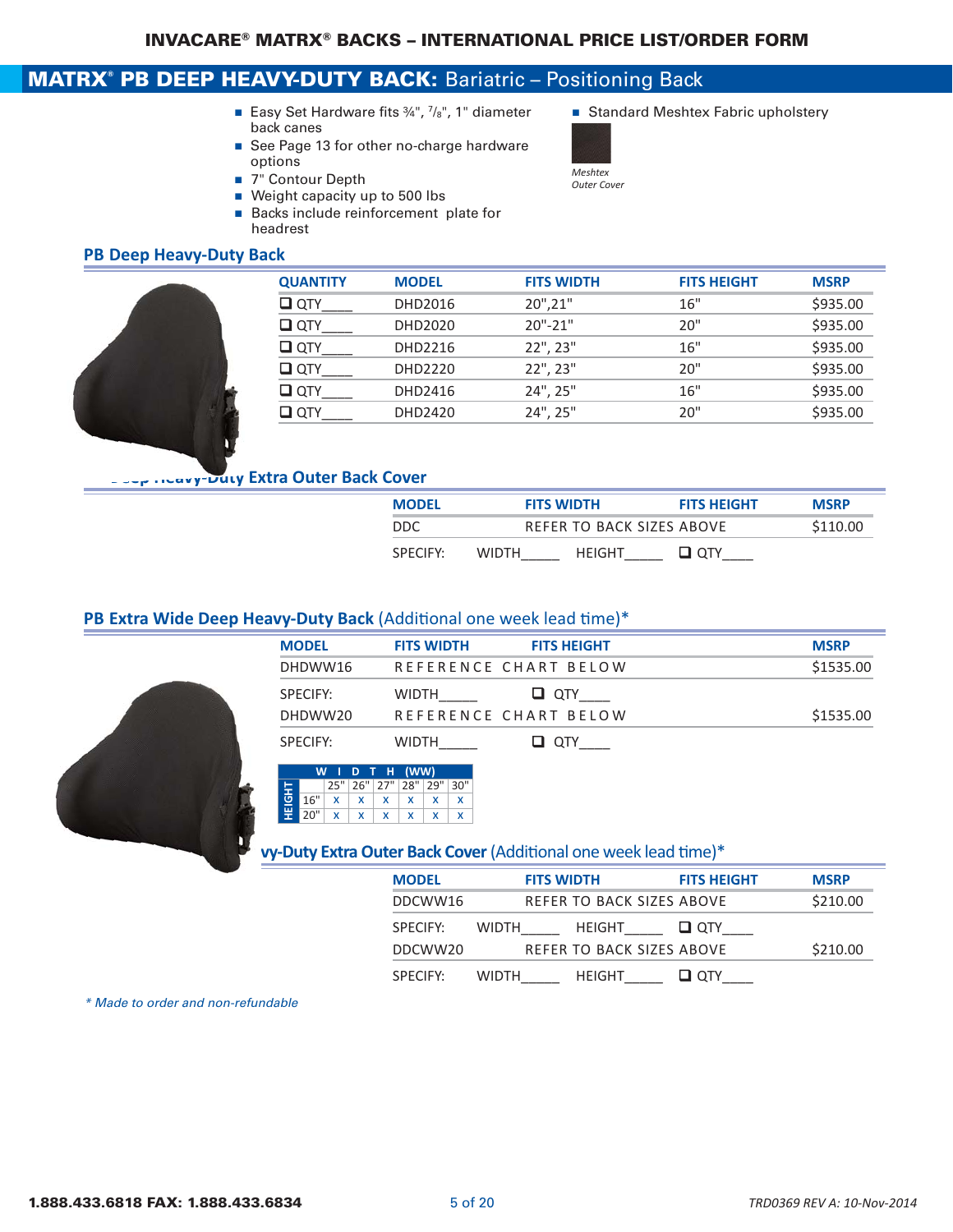### MATRX® ELITE BACK: Standard – Positioning Back

- Easy Set Hardware fits ¾", 7/8", 1" diameter Standard Meshtex Fabric upholstery back canes
- See Page 12 for other no-charge hardware options
- 3" Contour Depth
- Weight capacity up to 300 lbs
- All Elite Backs 15" and wider x 14" and higher are pre-drilled for headrest attachment, and include headrest adapter plate
- $\blacksquare$  Extra outer cover includes foam

### **Elite Back**





| <b>QUANTITY</b> | <b>MODEL</b> | <b>FITS WIDTH</b> | <b>FITS HEIGHT</b> | <b>MSRP</b> |
|-----------------|--------------|-------------------|--------------------|-------------|
| $\square$ QTY   | PBE1210      | $12" - 13"$       | 10"                | \$625.00    |
| $\Box$ QTY      | PBE1212      | $12" - 13"$       | 12"                | \$625.00    |
| $\Box$ QTY      | PBE1214      | $12" - 13"$       | 14"                | \$625.00    |
| $\Box$ QTY      | PBE1216      | $12" - 13"$       | 16"                | \$625.00    |
| $\square$ QTY   | PBE1218      | $12" - 13"$       | 18"                | \$625.00    |
| $\square$ QTY   | PBE1310      | $13" - 14"$       | 10"                | \$625.00    |
| $\Box$ QTY      | PBE1312      | $13" - 14"$       | 12"                | \$625.00    |
| $\square$ QTY   | PBE1314      | $13" - 14"$       | 14"                | \$625.00    |
| $\square$ QTY   | PBE1316      | $13" - 14"$       | 16"                | \$625.00    |
| $\square$ QTY   | PBE1318      | $13" - 14"$       | 18"                | \$625.00    |
| $\Box$ QTY      | PBE1410      | $14" - 15"$       | 10"                | \$625.00    |
| $\square$ QTY   | PBE1412      | $14" - 15"$       | 12"                | \$625.00    |
| $\square$ QTY   | PBE1414      | $14" - 15"$       | 14"                | \$625.00    |
| $\square$ QTY   | PBE1416      | $14" - 15"$       | 16"                | \$625.00    |
| $\Box$ QTY      | PBE1418      | $14" - 15"$       | 18"                | \$625.00    |
| $\square$ QTY   | PBE1420      | $14" - 15"$       | 20"                | \$625.00    |
| $\square$ QTY   | PBE1510      | $15" - 16"$       | 10"                | \$625.00    |
| $\Box$ QTY      | PBE1512      | $15" - 16"$       | 12"                | \$625.00    |
| $\Box$ QTY      | PBE1514      | $15" - 16"$       | 14"                | \$625.00    |
| $\square$ QTY   | PBE1516      | $15" - 16"$       | 16"                | \$625.00    |
| $\square$ QTY   | PBE1518      | $15" - 16"$       | 18"                | \$625.00    |
| $\square$ QTY   | PBE1520      | $15" - 16"$       | 20"                | \$625.00    |
| $\Box$ QTY      | PBE1610      | $16" - 17"$       | 10"                | \$625.00    |
| $\square$ QTY   | PBE1612      | $16" - 17"$       | 12"                | \$625.00    |
| $\square$ QTY   | PBE1614      | $16" - 17"$       | 14"                | \$625.00    |
| $\square$ QTY   | PBE1616      | $16" - 17"$       | 16"                | \$625.00    |
| $\Box$ QTY      | PBE1618      | $16" - 17"$       | 18"                | \$625.00    |
| $\square$ QTY   | PBE1620      | $16" - 17"$       | 20"                | \$625.00    |
| $\square$ QTY   | PBE1710      | $17" - 18"$       | 10"                | \$625.00    |
| $\square$ QTY   | PBE1712      | $17" - 18"$       | 12"                | \$625.00    |
| $\Box$ QTY      | PBE1714      | $17" - 18"$       | 14"                | \$625.00    |
| $\Box$ QTY      | PBE1716      | $17" - 18"$       | 16"                | \$625.00    |
| $\square$ QTY   | PBE1718      | $17" - 18"$       | 18"                | \$625.00    |
| $\square$ QTY   | PBE1720      | $17" - 18"$       | 20"                | \$625.00    |
| $\Box$ QTY      | PBE1810      | $18" - 19"$       | 10"                | \$625.00    |
| $\square$ QTY   | PBE1812      | 18"-19"           | 12"                | \$625.00    |
| $\square$ QTY   | PBE1814      | 18"-19"           | 14"                | \$625.00    |
| $\square$ QTY   | PBE1816      | 18"-19"           | 16"                | \$625.00    |
| $\square$ QTY   | PBE1818      | 18"-19"           | 18"                | \$625.00    |
| $\square$ QTY   | PBE1820      | 18"-19"           | 20"                | \$625.00    |
|                 |              |                   |                    |             |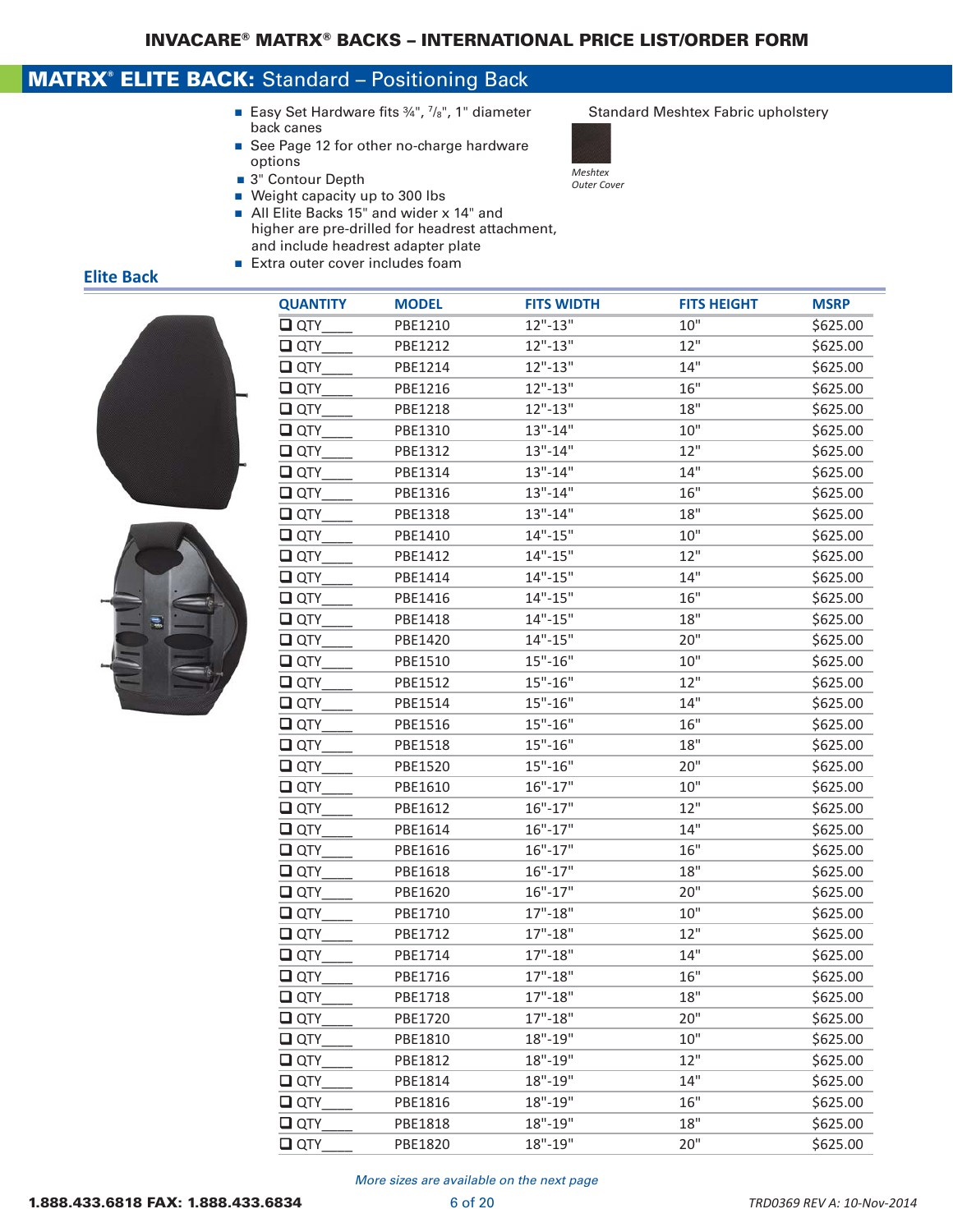### MATRX® ELITE BACK: Standard – Positioning Back

- Easy Set Hardware fits 34", 7/8", 1" diameter Standard Meshtex Fabric upholstery back canes
- See Page 12 for other no-charge hardware options
- 3" Contour Depth
- Weight capacity up to 300 lbs
- All Elite Backs 15" and wider x 14" and higher are pre-drilled for headrest attachment, and include headrest adapter plate
- $\blacksquare$  Extra outer cover includes foam

#### **Elite Back** *Continues*



| <b>QUANTITY</b> | <b>MODEL</b> | <b>FITS WIDTH</b> | <b>FITS HEIGHT</b> | <b>MSRP</b> |
|-----------------|--------------|-------------------|--------------------|-------------|
| $\square$ QTY   | PBE1910      | $17" - 18"$       | 16"                | \$625.00    |
| $\square$ QTY   | PBE1912      | $17" - 18"$       | 18"                | \$625.00    |
| $\Box$ QTY      | PBE1916      | $17" - 18"$       | 20"                | \$625.00    |
| $\square$ QTY   | PBE1918      | $18" - 19"$       | 10"                | \$625.00    |
| $\square$ QTY   | PBE1920      | $18" - 19"$       | 12"                | \$625.00    |
| $\square$ QTY   | PBE2010      | $18" - 19"$       | 12"                | \$625.00    |
| $\square$ QTY   | PBE2012      | $18" - 19"$       | 16"                | \$625.00    |
| $\square$ QTY   | PBE2016      | $18" - 19"$       | 10"                | \$625.00    |
| $\Box$ QTY      | PBE2018      | $18" - 19"$       | 12"                | \$625.00    |
| $\square$ QTY   | PBE2020      | 18"-19"           | 12"                | \$625.00    |
|                 |              |                   |                    |             |

#### **Elite Extra Back Cover** (Refer to back sizes for proper fit)

| <b>MODFI</b>         |              | <b>FITS WIDTH</b>         | <b>FITS HEIGHT</b> | <b>MSRP</b> |
|----------------------|--------------|---------------------------|--------------------|-------------|
| <b>PRFC</b>          |              | REFER TO BACK SIZES ABOVE |                    | \$135.00    |
| SPECIEY <sup>.</sup> | <b>WIDTH</b> | HFIGHT                    | $\blacksquare$     |             |

### MATRX® ELITE FULL BACK: Standard – Positioning Back

- Easy Set Hardware fits 34", 7/8", 1" diameter Standard Meshtex Fabric upholstery back canes
- See Page 12 for other no-charge hardware options
- Back Shell made without scapular cutout and includes SuperSoft foam
- $\blacksquare$  Weight capacity up to 300 lbs
- Pre-drilled for headrest attachment, and includes headrest adapter plate
- $\blacksquare$  Extra outer cover includes foam

*Meshtex Outer Cover*

#### **Elite Full Back**

| <b>QUANTITY</b> | <b>MODEL</b>      | <b>FITS WIDTH</b> | <b>FITS HEIGHT</b> | <b>MSRP</b> |
|-----------------|-------------------|-------------------|--------------------|-------------|
| $\square$ QTY   | PBE1620-FB        | $16" - 17"$       | 20"                | \$625.00    |
| $\square$ QTY   | <b>PBE1720-FB</b> | $17" - 18"$       | 20"                | \$625.00    |
| $\square$ QTY   | <b>PBE1820-FB</b> | $18" - 19"$       | 20"                | \$625.00    |
| $\square$ OTY   | <b>PBE1920-FB</b> | $19" - 20"$       | 20"                | \$625.00    |
| ⊔ отү           | PBE2020-FB        | $20" - 21"$       | 20"                | \$625.00    |

#### **Elite Full Extra Back Cover** (Refer to back sizes above for proper fit)

| <b>MODEL</b> | <b>FITS WIDTH</b> |                           | <b>FITS HEIGHT</b> | <b>MSRP</b> |
|--------------|-------------------|---------------------------|--------------------|-------------|
| PBFC-FB      |                   | REFER TO BACK SIZES ABOVE |                    | \$135.00    |
| SPECIEY:     | <b>WIDTH</b>      | <b>HEIGHT</b>             | ⊔ отү              |             |

#### 1.888.433.6818 FAX: 1.888.433.6834 7 of 20 *TRD0369 REV A: 10‐Nov‐2014*

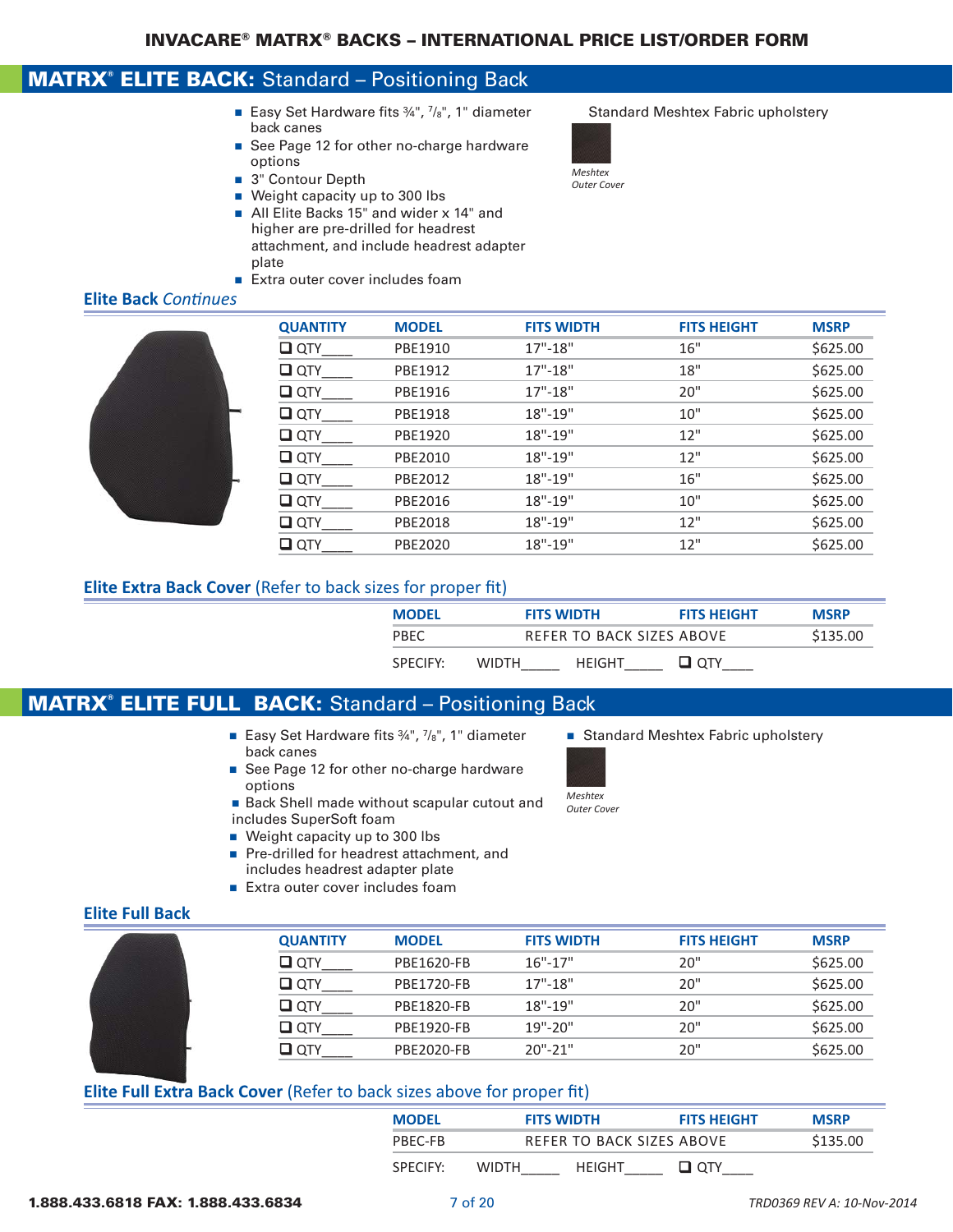### MATRX® ELITE TR BACK: Standard – Positioning Back

- Easy Set Hardware fits  $\frac{3}{4}$ ",  $\frac{7}{8}$ ", 1" diameter  $\qquad \blacksquare$  Standard Meshtex Fabric upholstery back canes
- See Page 12 for other no-charge hardware options
- Back Shell made without scapular cutout and includes SuperSoft foam. Recommended for Tilt/Recline applications
- 3" Contour Depth
- $\blacksquare$  Weight capacity up to 300 lbs
- Pre-drilled for headrest attachment. includes headrest adapter plate
- $\blacksquare$  Extra outer cover includes foam

*Meshtex Outer Cover*



**Elite TR Back** 



#### **Elite TR Extra Back Cover** (Refer to back sizes above for proper fit)

| <b>MODEL</b>         | <b>FITS WIDTH</b> |                           | <b>FITS HEIGHT</b> | <b>MSRP</b> |
|----------------------|-------------------|---------------------------|--------------------|-------------|
| PBFC-TR              |                   | REFER TO BACK SIZES ABOVE |                    | \$135.00    |
| SPECIEY <sup>.</sup> | <b>WIDTH</b>      | HFIGHT                    | ⊔ отү              |             |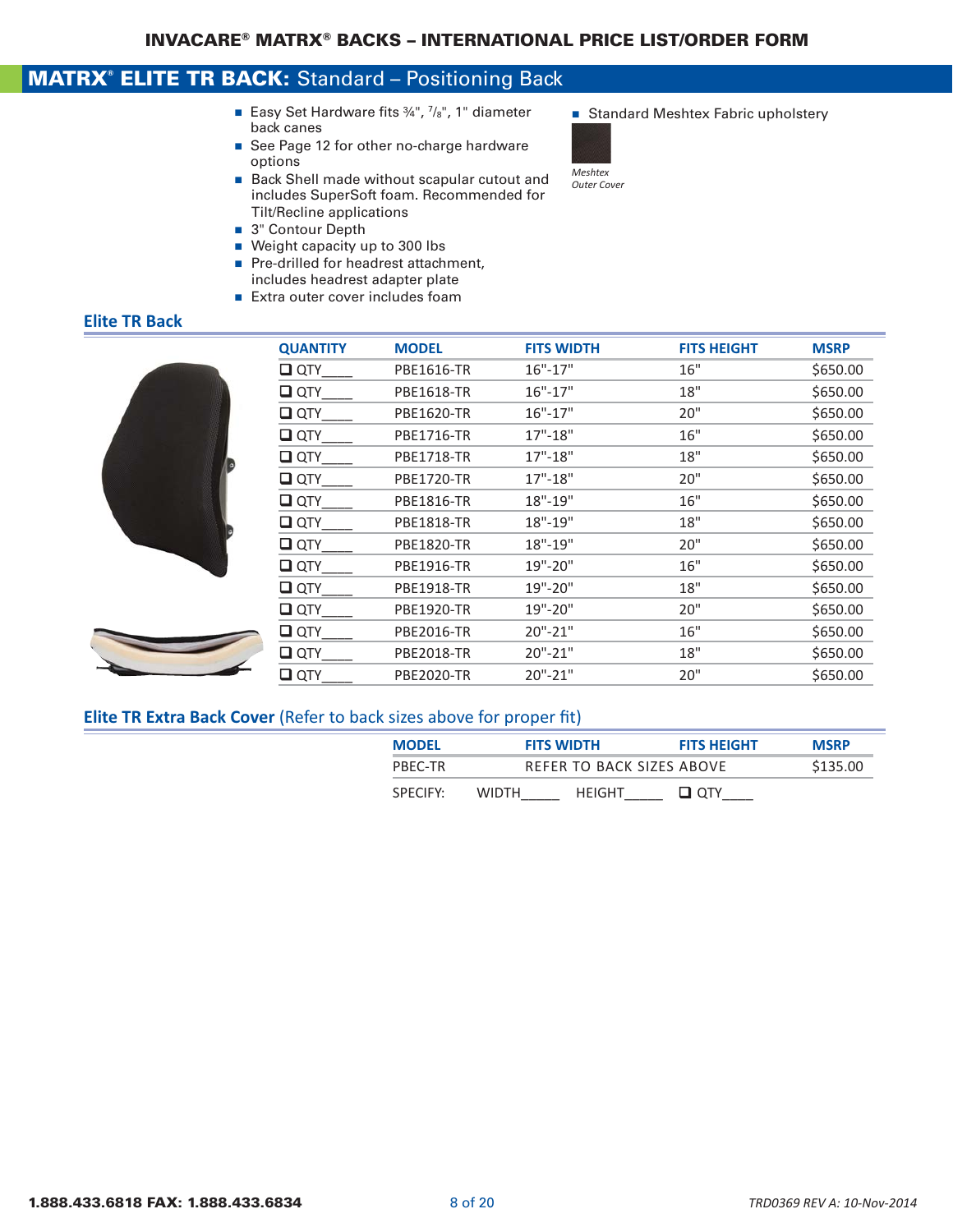### MATRX® ELITE DEEP BACK: Standard – Positioning Back

- Easy Set Hardware fits 34", 7/8", 1" diameter Standard Meshtex Fabric upholstery back canes
- See Page 12 for other no-charge hardware options
- 6" Contour Depth
- Weight capacity up to 300 lbs
- All Elite Backs 15" and wider x 16" and higher are pre-drilled for headrest attachment, includes headrest adapter plate
- $\blacksquare$  Extra outer cover includes foam

### **Elite Deep Back**



| <b>QUANTITY</b> | <b>MODEL</b> | <b>FITS WIDTH</b> | <b>FITS HEIGHT</b> | <b>MSRP</b> |
|-----------------|--------------|-------------------|--------------------|-------------|
| $\square$ QTY   | EDB1412      | $14" - 15"$       | 12"                | \$760.00    |
| $\square$ QTY   | EDB1416      | $14" - 15"$       | 16"                | \$760.00    |
| $\Box$ QTY      | EDB1418      | $14" - 15"$       | 18"                | \$760.00    |
| $\square$ QTY   | EDB1420      | $14" - 15"$       | 20"                | \$760.00    |
| $\square$ QTY   | EDB1510      | $15" - 16"$       | 10"                | \$760.00    |
| $\square$ QTY   | EDB1512      | $15" - 16"$       | 12"                | \$760.00    |
| $\square$ QTY   | EDB1516      | $15" - 16"$       | 16"                | \$760.00    |
| $\square$ QTY   | EDB1518      | $15" - 16"$       | 18"                | \$760.00    |
| $\square$ QTY   | EDB1520      | $15" - 16"$       | 20"                | \$760.00    |
| $\square$ QTY   | EDB1610      | $16" - 17"$       | 10"                | \$760.00    |
| $\square$ QTY   | EDB1612      | $16" - 17"$       | 12"                | \$760.00    |
| $\Box$ QTY      | EDB1616      | $16" - 17"$       | 16"                | \$760.00    |
| $\square$ QTY   | EDB1618      | $16" - 17"$       | 18"                | \$760.00    |
| $\square$ QTY   | EDB1620      | $16" - 17"$       | 20"                | \$760.00    |
| $\Box$ QTY      | EDB1710      | $17" - 18"$       | 10"                | \$760.00    |
| $\square$ QTY   | EDB1712      | $17" - 18"$       | 12"                | \$760.00    |
| $\square$ QTY   | EDB1716      | $17" - 18"$       | 16"                | \$760.00    |
| $\square$ QTY   | EDB1718      | $17" - 18"$       | 18"                | \$760.00    |
| $\Box$ QTY      | EDB1720      | $17" - 18"$       | 20"                | \$760.00    |
| $\square$ QTY   | EDB1810      | $18" - 19"$       | 10"                | \$760.00    |
| $\Box$ QTY      | EDB1812      | 18"-19"           | 12"                | \$760.00    |
| $\square$ QTY   | EDB1816      | 18"-19"           | 16"                | \$760.00    |
| $\square$ QTY   | EDB1818      | 18"-19"           | 18"                | \$760.00    |
| $\square$ QTY   | EDB1820      | $18" - 19"$       | 20"                | \$760.00    |
| $\square$ QTY   | EDB1910      | 19"-20"           | 10"                | \$760.00    |
| $\square$ QTY   | EDB1912      | 19"-20"           | 12"                | \$760.00    |
| $\Box$ QTY      | EDB1916      | 19"-20"           | 16"                | \$760.00    |
| $\square$ QTY   | EDB1918      | 19"-20"           | 18"                | \$760.00    |
| $\square$ QTY   | EDB1920      | 19"-20"           | 20"                | \$760.00    |
| $\Box$ QTY      | EDB2010      | $20" - 21"$       | 10"                | \$760.00    |
| $\square$ QTY   | EDB2012      | $20" - 21"$       | 12"                | \$760.00    |
| $\square$ QTY   | EDB2016      | $20" - 21"$       | 16"                | \$760.00    |
| $\square$ QTY   | EDB2018      | $20" - 21"$       | 18"                | \$760.00    |
| $\Box$ QTY      | EDB2020      | $20" - 21"$       | 20"                | \$760.00    |

#### **Elite Deep Extra Back Cover** (Refer to back sizes above for proper fit)

| <b>MODEL</b>         | <b>FITS WIDTH</b>             | <b>FITS HEIGHT</b> | <b>MSRP</b> |
|----------------------|-------------------------------|--------------------|-------------|
| FDBC.                | REFER TO BACK SIZES ABOVE     |                    | \$135.00    |
| SPECIEY <sup>.</sup> | <b>HFIGHT</b><br><b>WIDTH</b> | ⊔ отү              |             |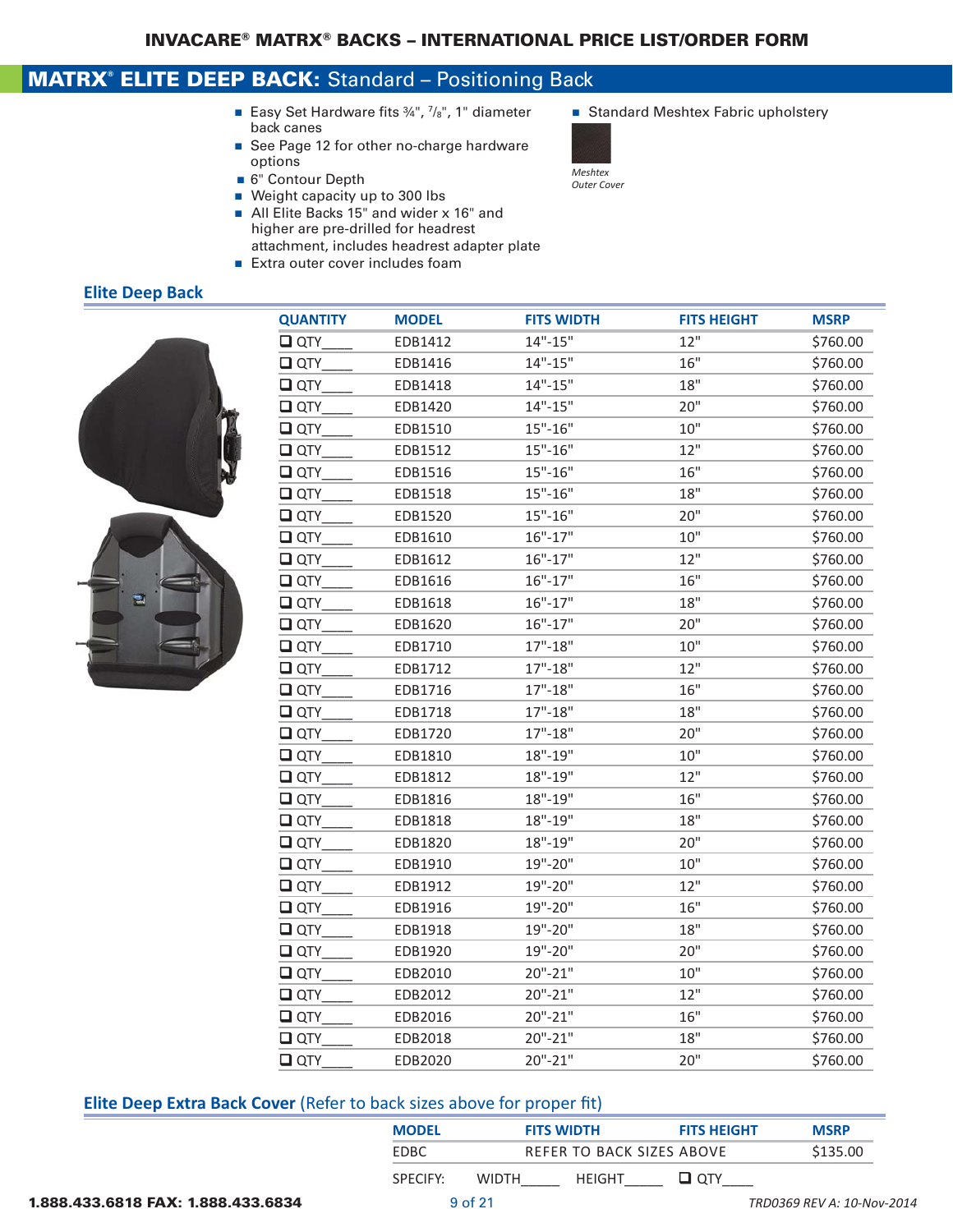## MATRX® ELITE HEAVY-DUTY BACK: Bariatric - Positioning Back

- Easy Set Hardware fits 34", 7/8", 1" diameter Standard Meshtex Fabric upholstery back canes
- See Page 13 for other no-charge hardware options
- 3" Contour Depth
- $\blacksquare$  Weight capacity up to 500 lbs
- Pre-drilled for headrest attachment, includes headrest adapter plate
- Extra outer cover includes foam

### **Elite Heavy‐Duty Back**



| <b>QUANTITY</b> | <b>MODEL</b> | <b>FITS WIDTH</b> | <b>FITS HEIGHT</b> | <b>MSRP</b> |
|-----------------|--------------|-------------------|--------------------|-------------|
| $\square$ QTY   | PBE2116-HD   | $20" - 21"$       | 16"                | \$795.00    |
| $\square$ QTY   | PBE2120-HD   | $20" - 21"$       | 20"                | \$795.00    |
| $\square$ QTY   | PBE2216-HD   | $22" - 23"$       | 16"                | \$795.00    |
| $\square$ QTY   | PBE2220-HD   | $22" - 23"$       | 20"                | \$795.00    |
| $\square$ QTY   | PBE2316-HD   | $23" - 24"$       | 16"                | \$795.00    |
| $\square$ QTY   | PBE2320-HD   | $23" - 24"$       | 20"                | \$795.00    |
| $\square$ QTY   | PBE2416-HD   | $24" - 25"$       | 16"                | \$795.00    |
| ⊔ отү           | PBE2420-HD   | $24" - 25"$       | 20"                | \$795.00    |
|                 |              |                   |                    |             |

#### **Elite Heavy‐Duty Extra Outer Back Cover** (Refer to back sizes above for proper fit)

| <b>MODEL</b>         | <b>FITS WIDTH</b>      | <b>FITS HEIGHT</b>        | <b>MSRP</b> |
|----------------------|------------------------|---------------------------|-------------|
| PBFC-HD              |                        | REFER TO BACK SIZES ABOVE | \$135.00    |
| SPECIEY <sup>.</sup> | HFIGHT<br><b>WIDTH</b> | ⊔ отү                     |             |

#### **Elite Extra Wide Heavy‐Duty Back** (Additional one week lead time)\*



| <b>MODEL</b>    | <b>FITS WIDTH</b>                | <b>FITS HEIGHT</b> | <b>MSRP</b> |
|-----------------|----------------------------------|--------------------|-------------|
|                 | PBEWW16-HD REFERENCE CHART BELOW |                    | \$1395.00   |
| <b>SPECIFY:</b> | <b>WIDTH</b>                     | $\Box$ $\Box$      |             |
|                 | PBEWW20-HD REFERENCE CHART BELOW |                    | \$1395.00   |
| <b>SPECIFY:</b> | <b>WIDTH</b>                     | $\Box$ $\alpha$ TY |             |



#### **Duty Extra Outer Back Cover** (Additional one week lead time)\*

| <b>MODEL</b> | <b>FITS WIDTH</b> | <b>FITS HEIGHT</b>    | <b>MSRP</b> |
|--------------|-------------------|-----------------------|-------------|
| PBECWW16     |                   | REFERENCE CHART ABOVE | ADD\$235.00 |
| SPECIFY:     | <b>WIDTH</b>      | U QTY                 |             |
| PRFCWW20     |                   | REFERENCE CHART ABOVE | ADD\$235.00 |
| SPECIFY:     | <b>WIDTH</b>      |                       |             |

*\* Made to order and none refundable*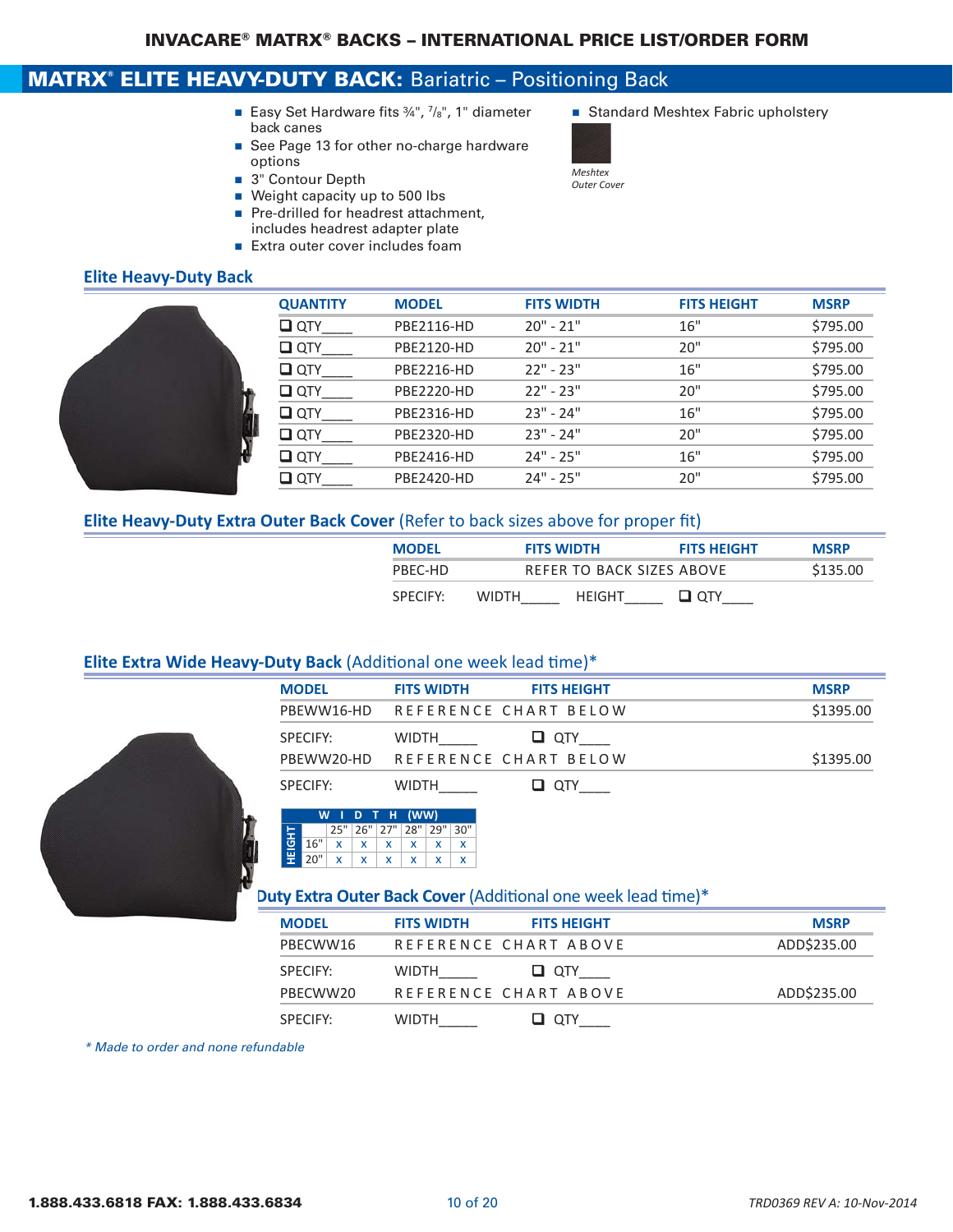### MATRX® ELITE LATERALS: Available for Matrx Elite, Elite Deep & Elite Heavy-Duty Backs

|   | <b>QUANTITY</b> | <b>MODEL</b>  | <b>DESCRIPTION</b>                           | <b>MSRP</b> |
|---|-----------------|---------------|----------------------------------------------|-------------|
| Ш | $\square$ QTY   | PBLS-L        | Standard Fixed Hardware-Left or Right (each) | \$110.00    |
|   | $\square$ QTY   | PBLS-R        | Pad 5" High x 7.5" Long                      |             |
| I | $\Box$ QTY      | PBSS-L        | Small Fixed Hardware-Left or Right (each)    | \$110.00    |
|   | $Q$ QTY         | <b>PBSS-R</b> | Pad 3" High x 5.5" Long                      |             |
|   | ◘ отү           | PBOL-L        | Offset Lateral Pad w/Fixed Hardware (each)   | \$110.00    |
|   | $\Box$ QTY      | PBOL-R        | Pad 5" High x 7.5" Long                      |             |
|   |                 |               |                                              |             |

#### **Fixed ‐** Available for Matrx Elite, Elite Deep & Elite Heavy‐Duty Backs

#### **Swing‐Away Hardware\* ‐** Available only for Matrx Elite Backs

| <b>QUANTITY</b> | <b>MODEL</b> | <b>DESCRIPTION</b>                      | <b>MSRP</b> |
|-----------------|--------------|-----------------------------------------|-------------|
|                 | SAHEB        | Swing-Away Lateral Hardware Only (each) | \$225.00    |

#### **Offset, Swing-Away Hardware\*** Available only for Matrx Elite Backs

*Allows 3" variance (higher or lower) pad position relative to attachment slot.* 

| 00 |    | <b>OUANTITY</b> | <b>MODEL</b> | <b>DESCRIPTION</b>                              | <b>MSRP</b> |
|----|----|-----------------|--------------|-------------------------------------------------|-------------|
|    |    |                 | ገSAH-L       | Offset, Swing-Away Lateral Hardware Only (each) | \$225.00    |
| d  | II |                 | OSAH-R       | Left or Right available                         |             |

#### **Pads for Offset, Swing‐Away and Swing‐Away Hardware**

| <b>MSRP</b> |
|-------------|
|             |
| \$110.00    |
| \$110.00    |
| \$110.00    |
| \$110.00    |
|             |

### MATRX® MINI LATERALS: Available for Matrx Mini Backs

#### **Swing‐Away Hardware\* ‐** Available only for Matrx Mini Backs

|                        | <b>OUANTITY</b> | <b>MODEL</b>   | <b>DESCRIPTION</b>                      | <b>MSRP</b> |
|------------------------|-----------------|----------------|-----------------------------------------|-------------|
| $=$ U] $\sqrt{ }$<br>Ш | <b>QTY</b>      | <b>SAHMINI</b> | Swing-Away Lateral Hardware Only (each) | \$225.00    |

#### **Pads for Swing‐Away Hardware**

|  | XSP<br><b>XSB</b> | <b>QUANTITY</b> | <b>MODEL</b> | <b>DESCRIPTION</b>                                              | <b>MSRP</b>                                          |          |
|--|-------------------|-----------------|--------------|-----------------------------------------------------------------|------------------------------------------------------|----------|
|  |                   | ⊔ отү           | EPAD-XS      | Extra Small Black Pad: 3.25" High x 4.25" Long (each) $$110.00$ |                                                      |          |
|  |                   | ⊔ отү           | EPAD-XSP     | Extra Small Pink Pad: 3.25" High x 4.25" Long (each)            | \$110.00                                             |          |
|  |                   |                 | oty <b>ت</b> | EPAD-XSB                                                        | Extra Small Blue Pad: 3.25" High x 4.25" Long (each) | \$110.00 |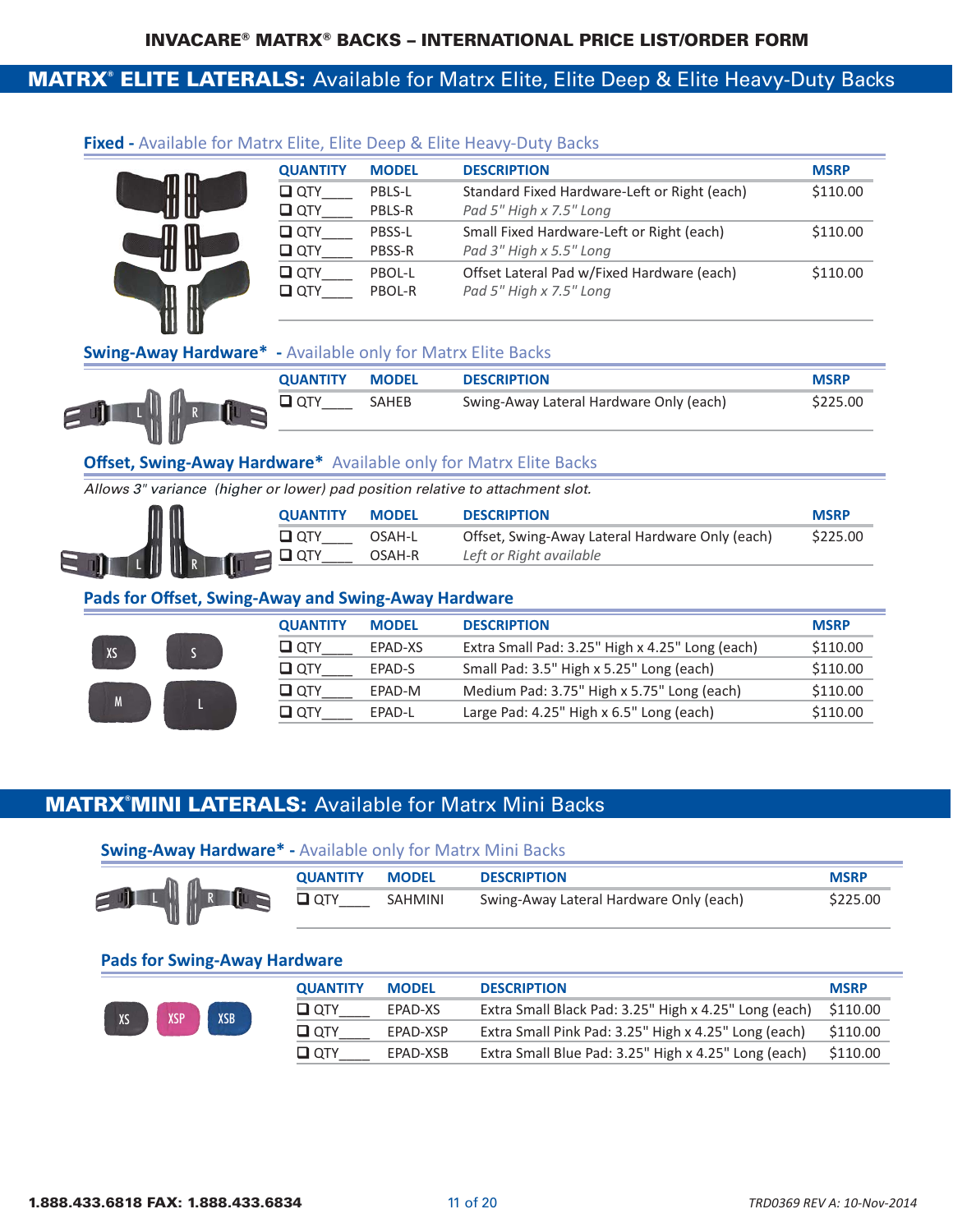### **HARDWARE UPGRADES:** Available for Standard Matrx PB and Elite Backs

| <b>NO-CHARGE SUBSTITUTION MODEL #</b>                                                                                             | <b>HARDWARE ONLY MODEL #</b>  | <b>MSRP</b> |
|-----------------------------------------------------------------------------------------------------------------------------------|-------------------------------|-------------|
|                                                                                                                                   |                               |             |
| Easy Set Hardware (pair) - Fits 3/4", 7/8", 1" back canes<br>(Standard on PB & Elite Backs)                                       |                               |             |
|                                                                                                                                   | □ PBMH \$225.00               |             |
|                                                                                                                                   |                               |             |
| Easy Set Hardware (pair) - Fits $1\frac{1}{8}$ " back canes                                                                       |                               |             |
|                                                                                                                                   |                               |             |
| Easy Set Hardware (pair) - Fits 1¼" back canes                                                                                    |                               |             |
|                                                                                                                                   | $\Box$ PBMX-X \$225.00        |             |
|                                                                                                                                   |                               |             |
| Heavy-Duty Easy Set Hardware (pair) - Fits $\frac{3}{4}$ ", $\frac{7}{8}$ ", 1" back canes                                        |                               |             |
| (Upcharge on Standard PB & Elite Backs)                                                                                           |                               |             |
| <b>O</b> PBMH-QU \$125.00                                                                                                         |                               |             |
|                                                                                                                                   |                               |             |
|                                                                                                                                   |                               |             |
| Extended Range Mounting Hardware (pair) - Provides additional 2" Depth adjustment                                                 |                               |             |
| (Available for Standard PB & Elite Backs) NOT compatible with SMH/SMH-U                                                           |                               |             |
| $\Box$ ERMHU $\ldots \ldots \ldots \ldots \ldots \ldots \ldots \ldots \ldots$ N/C                                                 |                               |             |
|                                                                                                                                   |                               |             |
|                                                                                                                                   |                               |             |
|                                                                                                                                   |                               |             |
|                                                                                                                                   |                               |             |
| Split Mounting Hardware (pair) - (Available for Standard PB & Elite Backs)                                                        |                               |             |
| For avoidance of obstacles on Frame                                                                                               |                               |             |
| $\Box$ SMHU $\ldots \ldots \ldots \ldots \ldots \ldots \ldots \ldots$ N/C                                                         | $\Box$ SMH $\ldots$ \$250.00  |             |
|                                                                                                                                   |                               |             |
|                                                                                                                                   |                               |             |
|                                                                                                                                   |                               |             |
| Fixed Space Saver Mounting Hardware (pair)<br>Permanent mount recommended for Power Wheelchair application or when portability is |                               |             |
| not required                                                                                                                      |                               |             |
|                                                                                                                                   |                               |             |
| $\Box$ FSSHU $\ldots \ldots \ldots \ldots \ldots \ldots \ldots \ldots \ldots$                                                     | $\Box$ FSSH $\ldots$ \$200.00 |             |
|                                                                                                                                   |                               |             |
|                                                                                                                                   |                               |             |
|                                                                                                                                   |                               |             |
|                                                                                                                                   |                               |             |
|                                                                                                                                   |                               |             |
| <b>ESR Mounting Hardware</b><br>Allows PB & Elite Backs to be mounted to Motion Concepts TRx Power Positioning with ESR           |                               |             |

 $\mathcal{L} = \mathcal{L} \cup \mathcal{L}$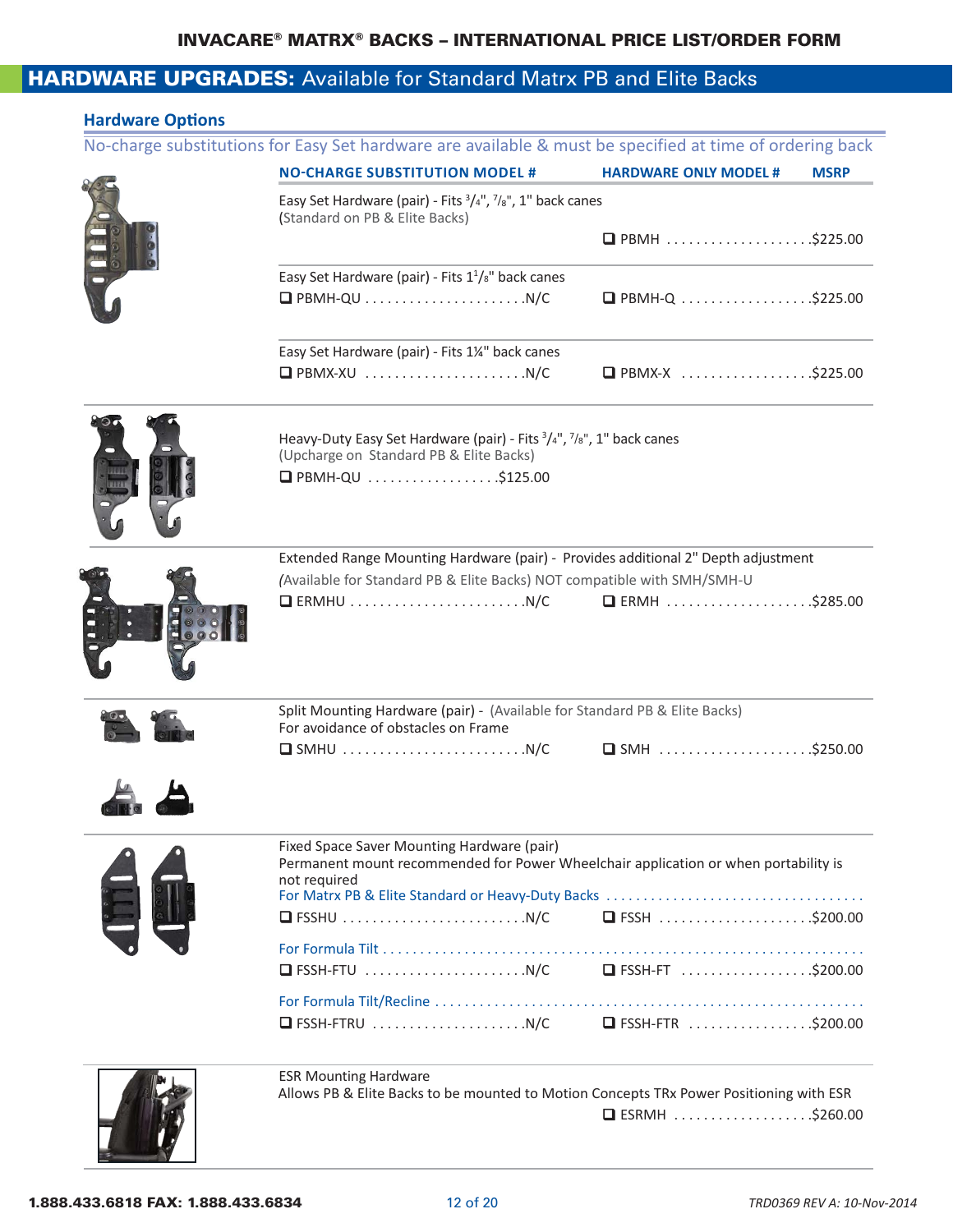### **HARDWARE UPGRADES:** Available for Bariatric, Matrx Heavy-Duty PB and Elite Backs

#### **Hardware Options**

No‐charge substitutions for Heavy‐Duty Easy Set hardware are available & must be specified at time of ordering back

| <b>NO-CHARGE SUBSTITUTION MODEL#</b>                                                                                                              | <b>HARDWARE ONLY MODEL #</b><br><b>MSRP</b> |
|---------------------------------------------------------------------------------------------------------------------------------------------------|---------------------------------------------|
| Heavy-Duty Easy Set Hardware (pair) - Fits $\frac{3}{4}$ ", $\frac{7}{8}$ ", 1" back canes<br>(Standard on PB & Elite Heavy-Duty Backs)           |                                             |
|                                                                                                                                                   |                                             |
| Easy Set Hardware (pair) - Fits $1\frac{1}{s}$ " back canes                                                                                       |                                             |
|                                                                                                                                                   |                                             |
| Easy Set Hardware (pair) - Fits 1¼" back canes                                                                                                    |                                             |
|                                                                                                                                                   | $\Box$ PBMX-X \$225.00                      |
| Fixed Space Saver Mounting Hardware (pair)<br>Permanent mount recommended for Power Wheelchair application or when portability is<br>not required |                                             |
|                                                                                                                                                   |                                             |
|                                                                                                                                                   |                                             |
|                                                                                                                                                   |                                             |
|                                                                                                                                                   |                                             |
|                                                                                                                                                   |                                             |
| <b>ESR Mounting Hardware</b><br>Allows Heavy-Duty PB & Elite Backs to be mounted to Motion Concepts<br>TRx Power Positioning with ESR             |                                             |
|                                                                                                                                                   | $\Box$ ESRMH-HD \$310.00                    |

### HARDWARE UPGRADES: Available for Pediatric, Matrx Mini Backs

#### **Options:**



Mini Set Mounting Hardware (pair)- Fits  $\frac{3}{4}$ ",  $\frac{7}{8}$ ", 1" back canes (Standard on Mini Backs)

**NO-CHARGE SUBSTITUTION MODEL # HARDWARE ONLY MODEL # MSRP**

 $\Box$  MSMH  $\ldots$ ...............\$225.00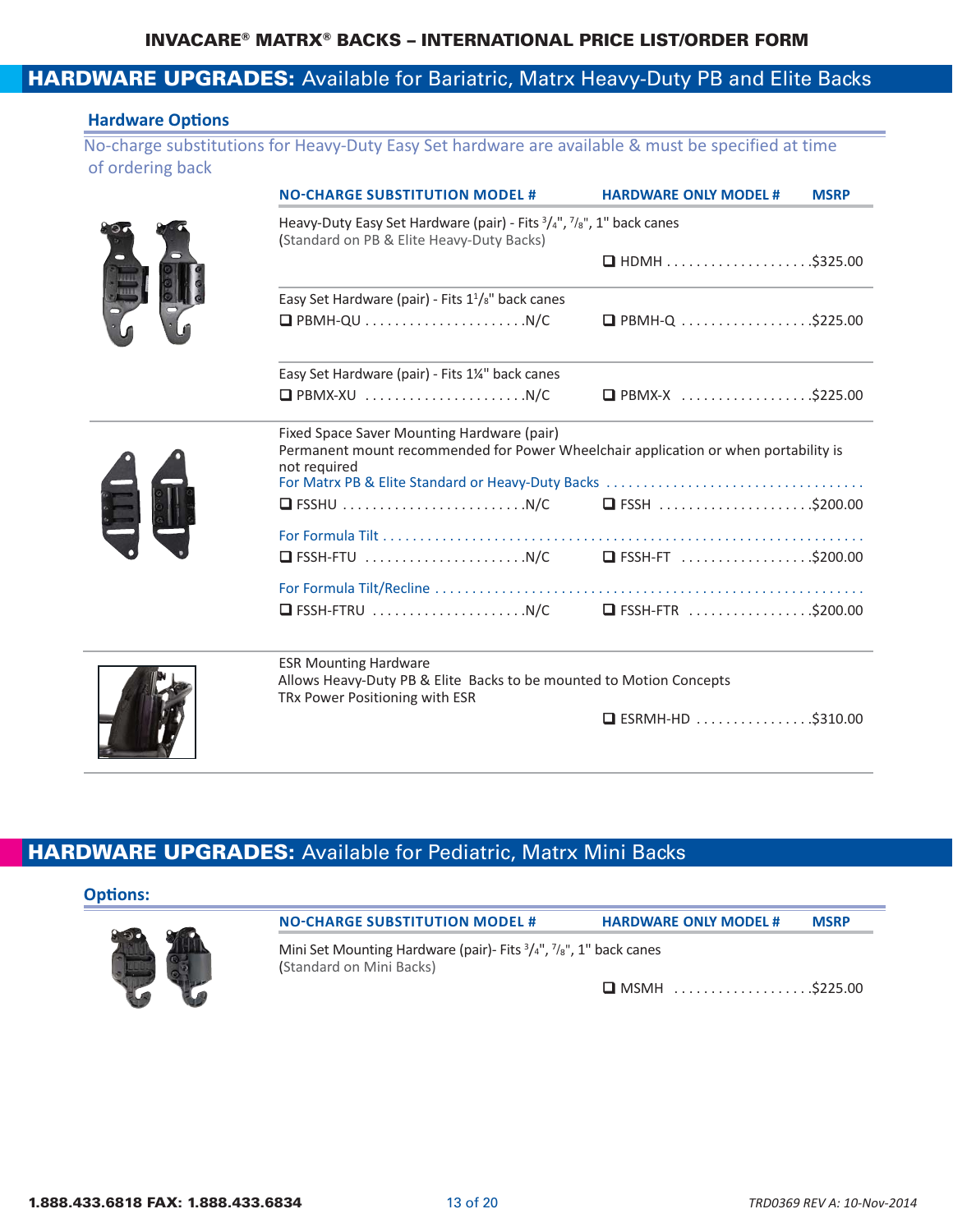## BACK OPTIONS & MODIFICATIONS

|        | <b>QUANTITY</b> | <b>MODEL</b>                                                                             | <b>COMPONENT</b>                                                                                                                                                                                                                    | <b>MSRP</b>               |
|--------|-----------------|------------------------------------------------------------------------------------------|-------------------------------------------------------------------------------------------------------------------------------------------------------------------------------------------------------------------------------------|---------------------------|
|        | $\Box$ QTY      | MAC                                                                                      | <b>Miscellaneous Modification</b><br>Special Request - Approval required                                                                                                                                                            | \$100.00                  |
|        |                 |                                                                                          |                                                                                                                                                                                                                                     |                           |
|        | QTY             | <b>WSC</b>                                                                               | Wipeable Slipcover<br>Moisture resistant, wipeable cover with a zipper<br>Available for Matrx PB or Elite Back                                                                                                                      | \$150.00                  |
|        | SPECIFY:        | $\Box$ PB<br>$\Box$ PB Deep<br>$\Box$ Elite $\Box$ Elite Full<br>$\Box$ Elite Heavy-Duty | $\Box$ PB Heavy-Duty $\Box$ PB Deep Heavy-Duty<br>$\Box$ Elite Tilt/Recline $\Box$ Elite Deep                                                                                                                                       |                           |
|        |                 | SPECIFY:                                                                                 | $\Box$ QTY<br>WIDTH_______ HEIGHT______                                                                                                                                                                                             |                           |
|        | $\Box$ QTY      | WSCU                                                                                     | Wipeable Slipcover - ordered with back<br>Moisture resistant, wipeable cover with a zipper<br>Available for Matrx PB or Elite Back                                                                                                  | \$100.00                  |
|        | $\Box$ QTY      | <b>EBSS</b>                                                                              | Elite Back/Cover - SuperSoft Foam<br>SuperSoft Foam - 1" soft over 1" firm HR foam                                                                                                                                                  | \$235.00                  |
|        | SPECIFY:        | $\Box$ Elite                                                                             | $\Box$ Elite Deep $\Box$ Elite Heavy-Duty                                                                                                                                                                                           |                           |
|        |                 | SPECIFY:                                                                                 | WIDTH HEIGHT<br>$\square$ QTY                                                                                                                                                                                                       |                           |
|        | $\Box$ QTY      | <b>PBVF</b>                                                                              | PB/Elite Back/Cover Modification<br>Visco Foam over HR Foam                                                                                                                                                                         | \$235.00                  |
|        | SPECIFY:        | $\Box$ PB<br>$\Box$ PB Deep<br>$\Box$ Elite $\Box$ Elite Full<br>$\Box$ Elite Heavy-Duty | $\Box$ PB Heavy-Duty<br>$\Box$ Elite Tilt/Recline $\Box$ Elite Deep                                                                                                                                                                 | $\Box$ PB Deep Heavy-Duty |
|        |                 | SPECIFY:                                                                                 | $\Box$ QTY<br>WIDTH<br><b>HEIGHT</b>                                                                                                                                                                                                |                           |
|        | $\square$ QTY   | <b>EMP</b>                                                                               | <b>Extended Mounting Pins</b><br>Allows Matrx PR or Elite Backs to be mounted<br>on wheelchairs that are 2" wider than the back<br>model width -- only for backs 20" wide and 300 lbs<br>weight capacity. Not compatible with FSSH. | \$60.00                   |
| m 88 m | $\square$ QTY   | <b>CHIEB</b>                                                                             | Chest Harness Interface Kit - for Elite Back<br>Chest Harness is not included - mounting kit only                                                                                                                                   | \$95.00                   |
|        | $\Box$ QTY      | <b>CHIPB</b>                                                                             | Chest Harness Interface Kit - for PB Back<br>Chest Harness is not included - mounting kit only                                                                                                                                      | \$45.00                   |
|        | $\Box$ QTY      | EHRA-S                                                                                   | Small Headrest Adapter - for Elite Back<br>For Attachment of headrests to Elite<br>12" wide backs                                                                                                                                   | \$35.00                   |
|        | $\Box$ QTY      | EHRA-M                                                                                   | Medium Headrest Adapter - for Elite Back<br>For Attachment of headrests to Elite Backs<br>13" - 17" wide backs                                                                                                                      | \$35.00                   |
|        | $\Box$ QTY      | EHRA-L                                                                                   | Large Headrest Adapter - for Elite Back<br>For Attachment of headrests to Elite Heavy-Duty<br>18" - 22" wide backs                                                                                                                  | \$35.00                   |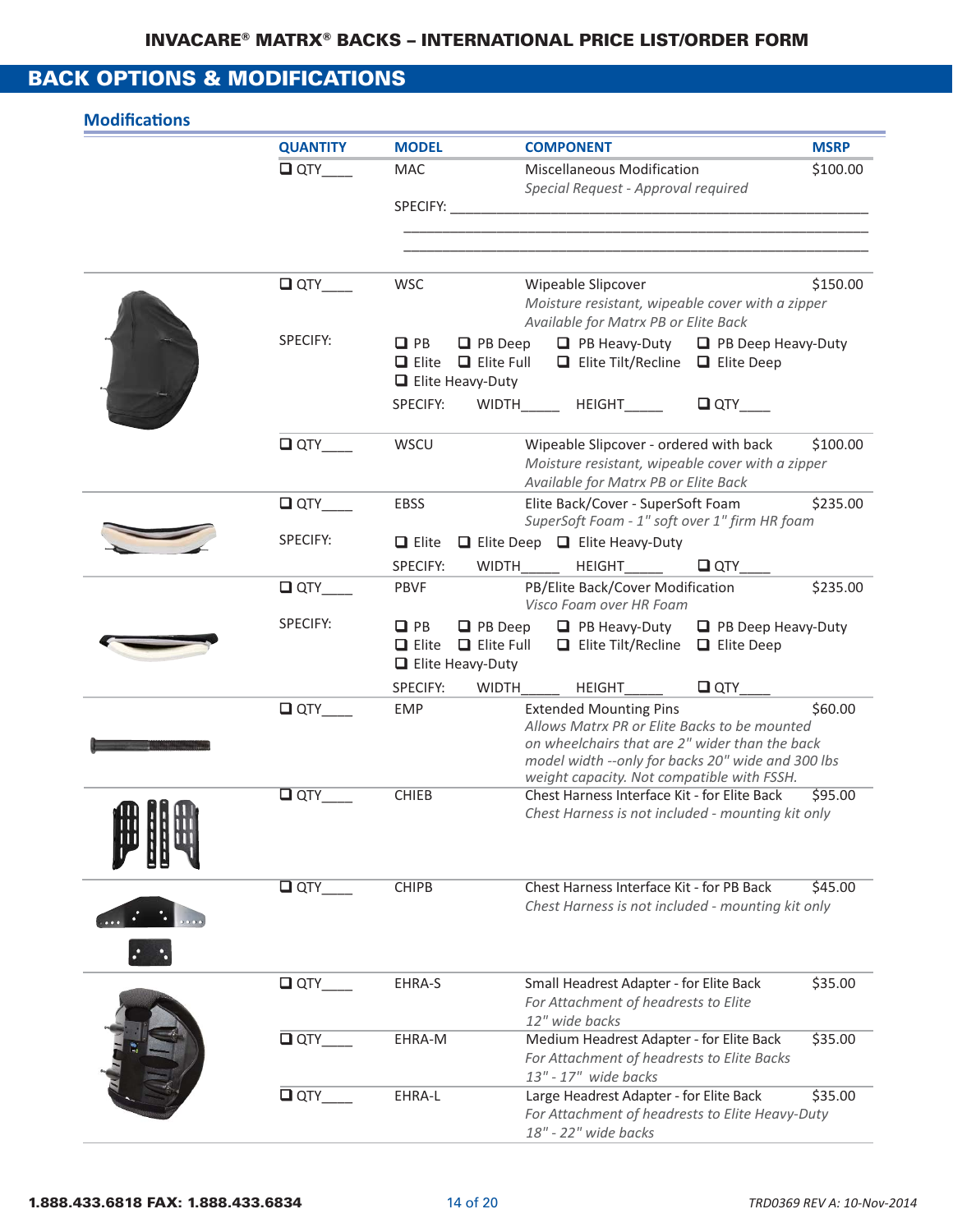### BACK OPTIONS & MODIFICATIONS

| <b>QUANTITY</b> | <b>MODEL</b>                                         | <b>COMPONENT</b>                                                                                                               |            | <b>MSRP</b> |
|-----------------|------------------------------------------------------|--------------------------------------------------------------------------------------------------------------------------------|------------|-------------|
| $\square$ QTY   | STARTEX-F                                            | Startex - Fabric Side up<br>Available for PB and Elite Backs                                                                   |            | \$50.00     |
| SPECIFY:        | $\Box$ PB<br>$\Box$ Elite<br>$\Box$ Elite Heavy-Duty | $\Box$ PB Deep $\Box$ PB Heavy-Duty $\Box$ PB Deep Heavy-Duty<br>$\Box$ Elite Full $\Box$ Elite Tilt/Recline $\Box$ Elite Deep |            |             |
|                 |                                                      | SPECIFY: WIDTH HEIGHT DQTY                                                                                                     |            |             |
| $\square$ QTY   | STARTEX-S                                            | Startex - Smooth Side up<br>Available for PB and Elite Backs                                                                   |            | \$50.00     |
| SPECIFY:        | $\Box$ PB<br>$\Box$ Elite<br>$\Box$ Elite Heavy-Duty | $\Box$ PB Deep $\Box$ PB Heavy-Duty $\Box$ PB Deep Heavy-Duty<br>$\Box$ Elite Full $\Box$ Elite Tilt/Recline $\Box$ Elite Deep |            |             |
|                 |                                                      | SPECIFY: WIDTH HEIGHT                                                                                                          | $\Box$ QTY |             |
| $\Box$ QTY      | <b>NSF</b>                                           | Non-Standard Fabric Selection<br>Available for all backs; excluding Elite & Mini models                                        |            | \$75.00     |
|                 | SPECIFY:                                             |                                                                                                                                |            |             |
|                 | SPECIFY: WIDTH                                       | HEIGHT                                                                                                                         | $\Box$ QTY |             |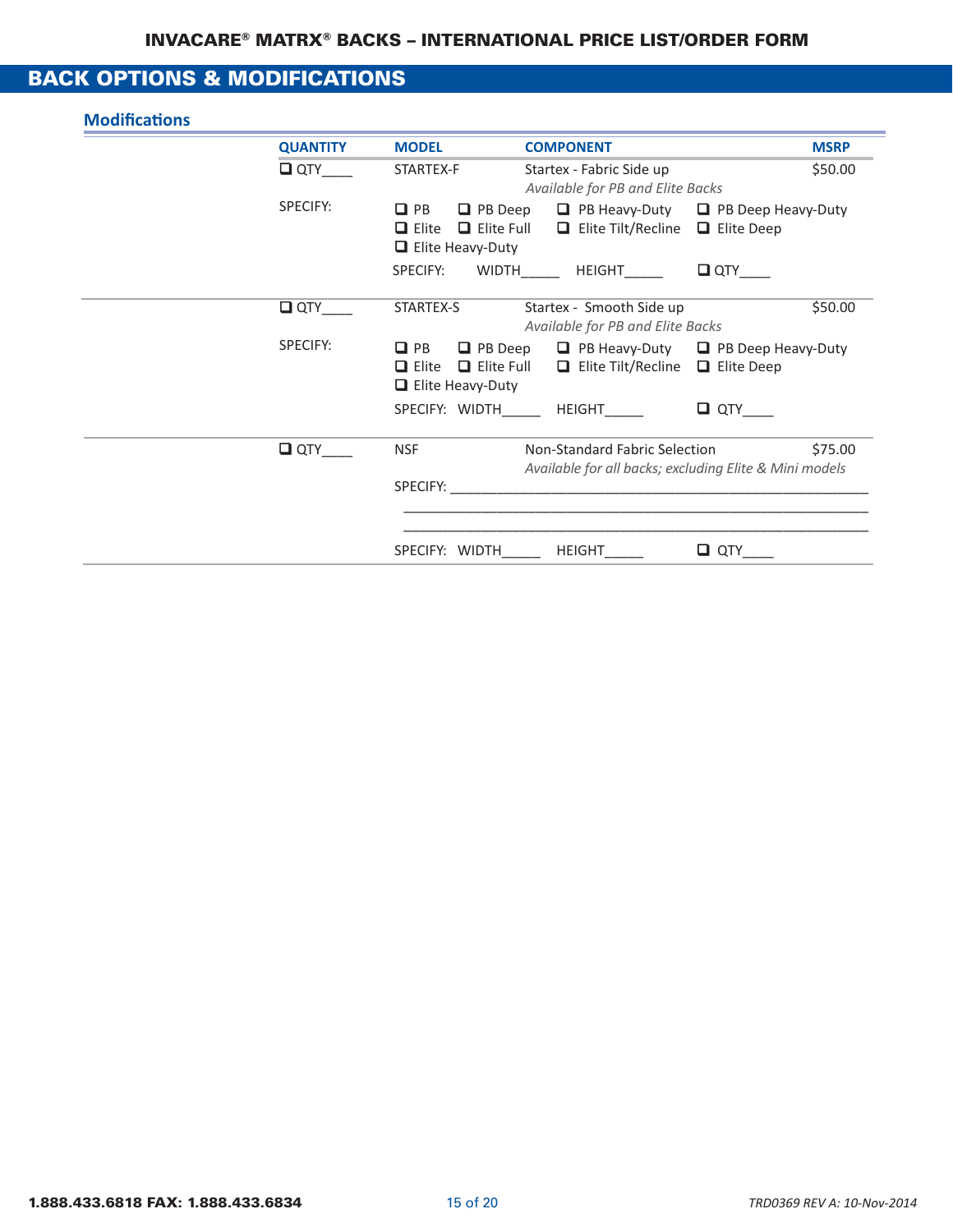### **MATRX<sup>®</sup> MX1 BACK:** Standard - Positioning Back

NOTE: Light weight, carbon fiber back with Spacer mesh/ Vinyl cover and foam. Available with 4 mounting hardware options: Mono Mount (RM), Fixed Dual Mount (CF), Quick Release Dual Mount (CR) & SuperLite (SL)

- 3" Contour Depth
- $\blacksquare$  Weight capacity up to 250 lbs
- Extra outer cover includes foam

# **MX1 Back with Mono Mount Hardware**

#### Includes: adjustable, non‐removable rigidizer mount hardware for ¾" cane diameter.





| <b>QUANTITY</b> | <b>MODEL</b> | <b>FITS WIDTH</b> | <b>FITS HEIGHT</b> | <b>MSRP</b> |
|-----------------|--------------|-------------------|--------------------|-------------|
| $\square$ QTY   | IMX11409-RM  | 14"               | 09"                | \$775.00    |
| $\square$ QTY   | IMX11412-RM  | 14"               | 12"                | \$805.00    |
| $\square$ QTY   | IMX11416-RM  | 14"               | 16"                | \$835.00    |
| $\square$ QTY   | IMX11509-RM  | 15"               | 09"                | \$775.00    |
| $\square$ QTY   | IMX11512-RM  | 15"               | 12"                | \$805.00    |
| $\square$ QTY   | IMX11516-RM  | 15"               | 16"                | \$835.00    |
| $\square$ QTY   | IMX11609-RM  | 16"               | 09"                | \$775.00    |
| $\square$ QTY   | IMX11612-RM  | 16"               | 12"                | \$805.00    |
| $\square$ QTY   | IMX11616-RM  | 16"               | 16"                | \$835.00    |
| $\square$ QTY   | IMX11709-RM  | 17"               | 09"                | \$775.00    |
| $\square$ QTY   | IMX11712-RM  | 17"               | 12"                | \$805.00    |
| $\square$ QTY   | IMX11716-RM  | 17"               | 16"                | \$835.00    |
| $\square$ QTY   | IMX11809-RM  | 18"               | 09"                | \$775.00    |
| $\square$ QTY   | IMX11812-RM  | 18"               | 12"                | \$805.00    |
| $\Box$ QTY      | IMX11816-RM  | 18"               | 16"                | \$835.00    |
|                 |              |                   |                    |             |

#### **MX1 Back with Fixed Dual Mount Hardware**

## Includes: adjustable, non‐removable hardware for 1" cane diameter.



| <b>QUANTITY</b> | <b>MODEL</b>       | <b>FITS WIDTH</b> | <b>FITS HEIGHT</b> | <b>MSRP</b> |
|-----------------|--------------------|-------------------|--------------------|-------------|
| $\Box$ QTY      | <b>IMX11409-CF</b> | 14"               | 09"                | \$825.00    |
| $\square$ QTY   | <b>IMX11412-CF</b> | 14"               | 12"                | \$855.00    |
| $\square$ QTY   | <b>IMX11416-CF</b> | 14"               | 16"                | \$885.00    |
| $\Box$ QTY      | <b>IMX11509-CF</b> | 15"               | 09"                | \$825.00    |
| $\square$ QTY   | <b>IMX11512-CF</b> | 15"               | 12"                | \$855.00    |
| $\square$ QTY   | <b>IMX11516-CF</b> | 15"               | 16"                | \$885.00    |
| $\Box$ QTY      | IMX11609-CF        | 16"               | 09"                | \$825.00    |
| $\Box$ QTY      | <b>IMX11612-CF</b> | 16"               | 12"                | \$855.00    |
| $\Box$ QTY      | IMX11616-CF        | 16"               | 16"                | \$885.00    |
| $\Box$ QTY      | IMX11709-CF        | 17"               | 09"                | \$825.00    |
| $\square$ QTY   | <b>IMX11712-CF</b> | 17"               | 12"                | \$855.00    |
| $\Box$ QTY      | <b>IMX11716-CF</b> | 17"               | 16"                | \$885.00    |
| $\Box$ QTY      | <b>IMX11809-CF</b> | 18"               | 09"                | \$825.00    |
| $\square$ QTY   | <b>IMX11812-CF</b> | 18"               | 12"                | \$855.00    |
| $\Box$ QTY      | <b>IMX11816-CF</b> | 18"               | 16"                | \$885.00    |

 $\quad \blacksquare$  Space mesh fabric with durable reinforced vinyl panels



*Spacer Mesh/Vinyl Outer Cover*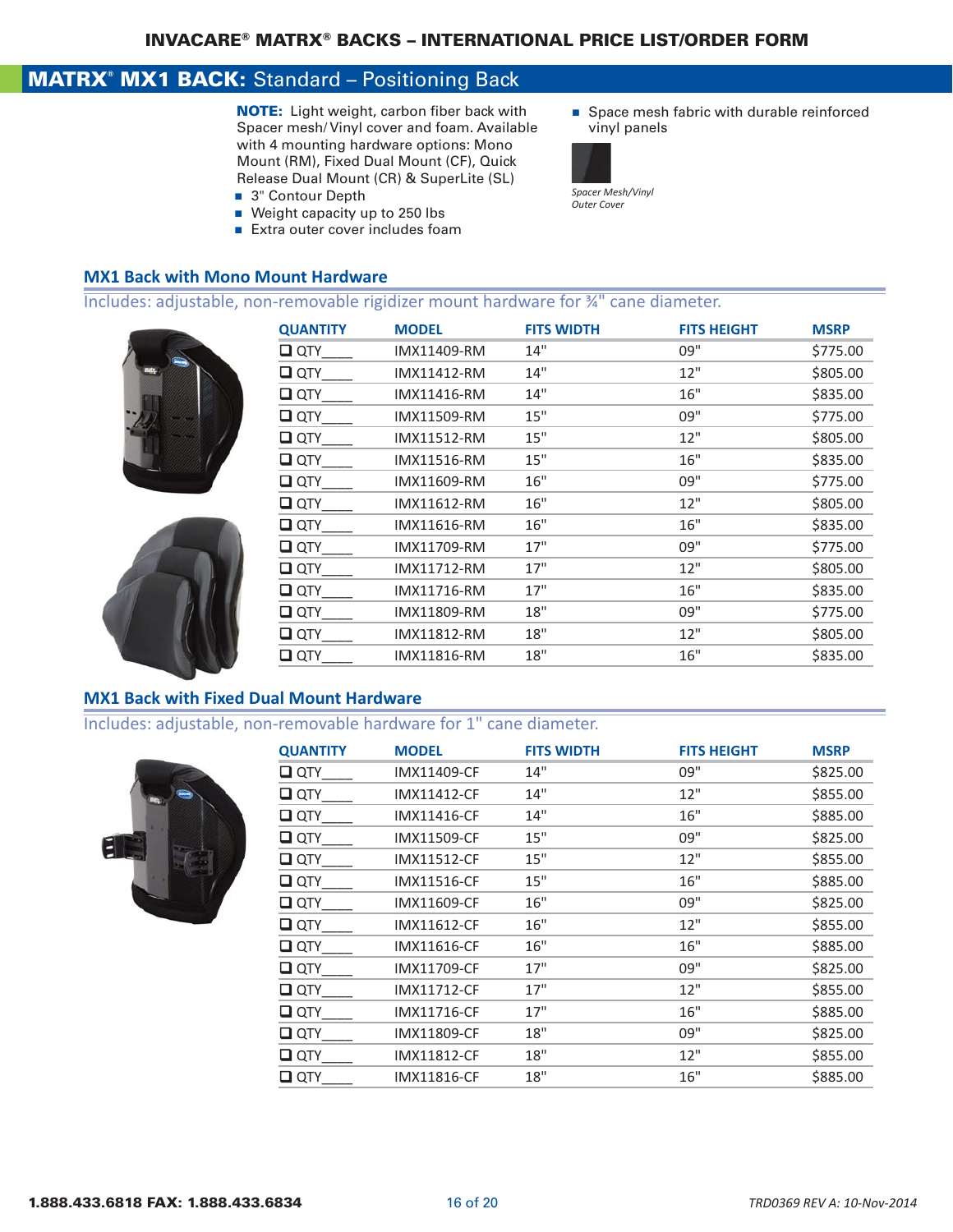### **MATRX<sup>®</sup> MX1 BACK:** Standard - Positioning Back

#### **MX1 Back with Quick Release Dual Mount Hardware**

Includes: adjustable, removable quick release hardware for  $\frac{3}{4}$ ,  $\frac{7}{8}$  & 1" cane diameter.



| <b>QUANTITY</b> | <b>MODEL</b>       | <b>FITS WIDTH</b> | <b>FITS HEIGHT</b> | <b>MSRP</b> |
|-----------------|--------------------|-------------------|--------------------|-------------|
| $\square$ QTY   | IMX11409-CR        | 14"               | 09"                | \$850.00    |
| $\square$ QTY   | <b>IMX11412-CR</b> | 14"               | 12"                | \$880.00    |
| $\Box$ QTY      | IMX11416-CR        | 14"               | 16"                | \$910.00    |
| $\Box$ QTY      | IMX11509-CR        | 15"               | 09"                | \$850.00    |
| $\Box$ QTY      | <b>IMX11512-CR</b> | 15"               | 12"                | \$880.00    |
| $\Box$ QTY      | IMX11516-CR        | 15"               | 16"                | \$910.00    |
| $\Box$ QTY      | IMX11609-CR        | 16"               | 09"                | \$850.00    |
| $\Box$ QTY      | <b>IMX11612-CR</b> | 16"               | 12"                | \$880.00    |
| $\Box$ QTY      | IMX11616-CR        | 16"               | 16"                | \$910.00    |
| $\Box$ QTY      | IMX11709-CR        | 17"               | 09"                | \$850.00    |
| $\Box$ QTY      | <b>IMX11712-CR</b> | 17"               | 12"                | \$880.00    |
| $\Box$ QTY      | IMX11716-CR        | 17"               | 16"                | \$910.00    |
| $\Box$ QTY      | <b>IMX11809-CR</b> | 18"               | 09"                | \$850.00    |
| $\Box$ QTY      | <b>IMX11812-CR</b> | 18"               | 12"                | \$880.00    |
| $\Box$ QTY      | <b>IMX11816-CR</b> | 18"               | 16"                | \$910.00    |

#### **MX1 Back with SuperLite Mount Hardware**

Includes: non‐adjustable, non‐removable hardware for 1" cane diameter.

| <b>QUANTITY</b> | <b>MODEL</b>       | <b>FITS WIDTH</b> | <b>FITS HEIGHT</b> | <b>MSRP</b> |
|-----------------|--------------------|-------------------|--------------------|-------------|
| $\square$ QTY   | IMX11409-SL        | 14"               | 09"                | \$750.00    |
| $\square$ QTY   | IMX11412-SL        | 14"               | 12"                | \$780.00    |
| $\square$ QTY   | IMX11416-SL        | 14"               | 16"                | \$810.00    |
| $\square$ QTY   | IMX11509-SL        | 15"               | 09"                | \$750.00    |
| $\square$ QTY   | IMX11512-SL        | 15"               | 12"                | \$780.00    |
| $\square$ QTY   | <b>IMX11516-SL</b> | 15"               | 16"                | \$810.00    |
| $\square$ QTY   | IMX11609-SL        | 16"               | 09"                | \$750.00    |
| $\square$ QTY   | IMX11612-SL        | 16"               | 12"                | \$780.00    |
| $\square$ QTY   | IMX11616-SL        | 16"               | 16"                | \$810.00    |
| $\Box$ QTY      | IMX11709-SL        | 17"               | 09"                | \$750.00    |
| $\square$ QTY   | IMX11712-SL        | 17"               | 12"                | \$780.00    |
| $\Box$ QTY      | IMX11716-SL        | 17"               | 16"                | \$810.00    |
| $\Box$ QTY      | IMX11809-SL        | 18"               | 09"                | \$750.00    |
| $\square$ QTY   | IMX11812-SL        | 18"               | 12"                | \$780.00    |
| $\square$ QTY   | <b>IMX11816-SL</b> | 18"               | 16"                | \$810.00    |

#### **MX1 Extra Back Cover** (Refer to back sizes above for proper fit)

| <b>MODEL</b> |              | <b>FITS WIDTH</b>         | <b>FITS HEIGHT</b> | <b>MSRP</b> |
|--------------|--------------|---------------------------|--------------------|-------------|
| MX1C         |              | REFER TO BACK SIZES ABOVE |                    | \$170.00    |
| SPECIFY:     | <b>WIDTH</b> | <b>HFIGHT</b>             | ⊔ отү              |             |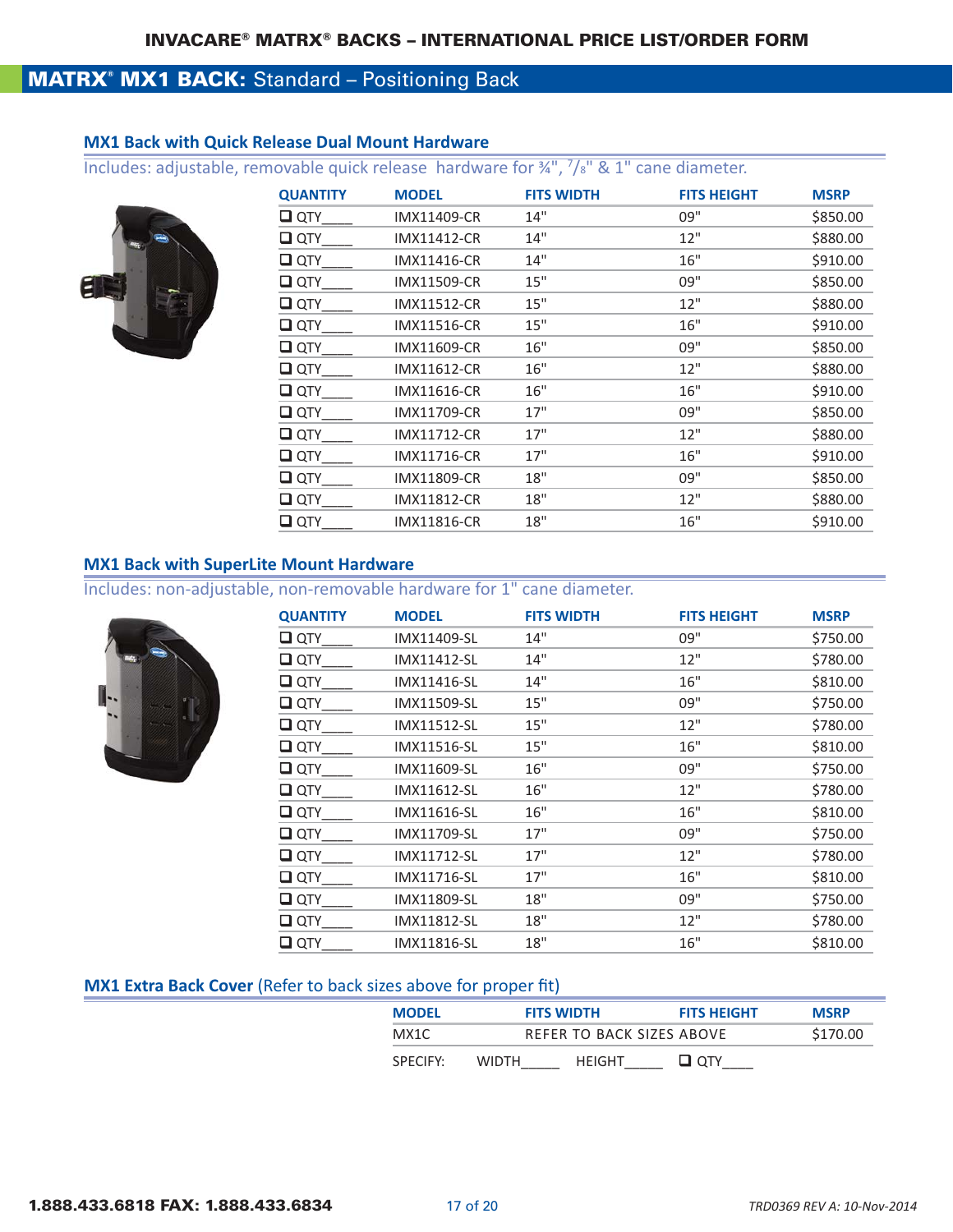### MATRX MX1 HARDWARE UPGRADES:

#### **MX1 Hardware Options**

| <b>QUANTITY</b> | <b>MODEL</b>  | <b>COMPONENT</b>                                                                                                                           | <b>MSRP</b> |
|-----------------|---------------|--------------------------------------------------------------------------------------------------------------------------------------------|-------------|
| $\Box$ QTY      | RGDMT-9       | Mono Mount Mounting Hardware for 9"H Back<br>Includes hardware for 3/4" cane diameter                                                      | \$195.00    |
| $\Box$ QTY      | RGDMT-12      | Mono Mount Mounting Hardware for 12"H Back \$195.00<br>Includes hardware for 3/4" cane diameter                                            |             |
| $\Box$ QTY      | RGDMT-16      | Mono Mount Mounting Hardware for 16"H Back \$195.00<br>Includes hardware for 3/4" cane diameter                                            |             |
| $\Box$ QTY      | <b>FBCMT</b>  | Dual Mount Mounting Hardware (pair)<br>Includes hardware for 1" cane diameter                                                              | \$245.00    |
| $\Box$ QTY      | <b>RBCMT</b>  | <b>Quick Release Dual Mount Mounting</b><br>Hardware (pair)<br>Includes hardware for $\frac{7}{8}$ ", $\frac{3}{4}$ " and 1" cane diameter | \$270.00    |
| $\Box$ QTY      | <b>BCO-78</b> | Band Clamp Only (each)<br>Clamp for $\frac{7}{s}$ " cane diameter                                                                          | \$8.00      |
| $\Box$ QTY      | <b>BCO-34</b> | Band Clamp Only (each)<br>Clamp for 3/4" cane diameter                                                                                     | \$8.00      |
| $\Box$ QTY      | BCO-1         | Band Clamp Only (each)<br>Clamp for 1" cane diameter                                                                                       | \$8.00      |
| $\Box$ QTY      | SLMT-01       | SuperLite Mounting Hardware (pair)<br>Includes hardware for 1" cane diameter                                                               | \$150.00    |
| $\Box$ QTY      | SLMT-LW       | SuperLite Mounting Hardware (pair)<br>For Lasher Wheelchair<br>Includes hardware for 1¼" cane diameter                                     | \$150.00    |

### MATRX® GENERA BACK: Standard – Positioning Back

NOTE: Fully adjustable, quick release **notable** Breathable cover with vinyl backing mounting hardware to fit ¾", 7/8" and 1" diameter back canes.

- 3" Contour Depth
- **O** Control Depth cover<br>■ Weight capacity up to 250 lbs *Outer Cover*
- 



#### **Genera Back**

| <b>QUANTITY</b>    | <b>MODEL</b> | <b>FITS WIDTH</b> | <b>FITS HEIGHT</b> | <b>MSRP</b> |
|--------------------|--------------|-------------------|--------------------|-------------|
| $\Box$ QTY         | GB1616       | 16"               | 16"                | \$395.00    |
| $\Box$ QTY         | GB1620       | 16"               | 20"                | \$395.00    |
| $\Box$ QTY         | GB1816       | 18"               | 16"                | \$395.00    |
| $\Box$ QTY         | GB1820       | 18"               | 20"                | \$395.00    |
| $\Box$ QTY         | GB2016       | 20"               | 16"                | \$395.00    |
| $\Box$ $\alpha$ TY | GB2020       | 20"               | 20"                | \$395.00    |

#### **Genera Extra Back Cover** (Refer to back sizes above for proper fit)

| <b>MODEL</b>         |              | <b>FITS WIDTH</b> | <b>FITS HEIGHT</b>        | <b>MSRP</b> |
|----------------------|--------------|-------------------|---------------------------|-------------|
| GBC.                 |              |                   | REFER TO BACK SIZES ABOVE | \$95.00     |
| SPECIEY <sup>.</sup> | <b>WIDTH</b> | <b>DEPTH</b>      | ⊔ отү                     |             |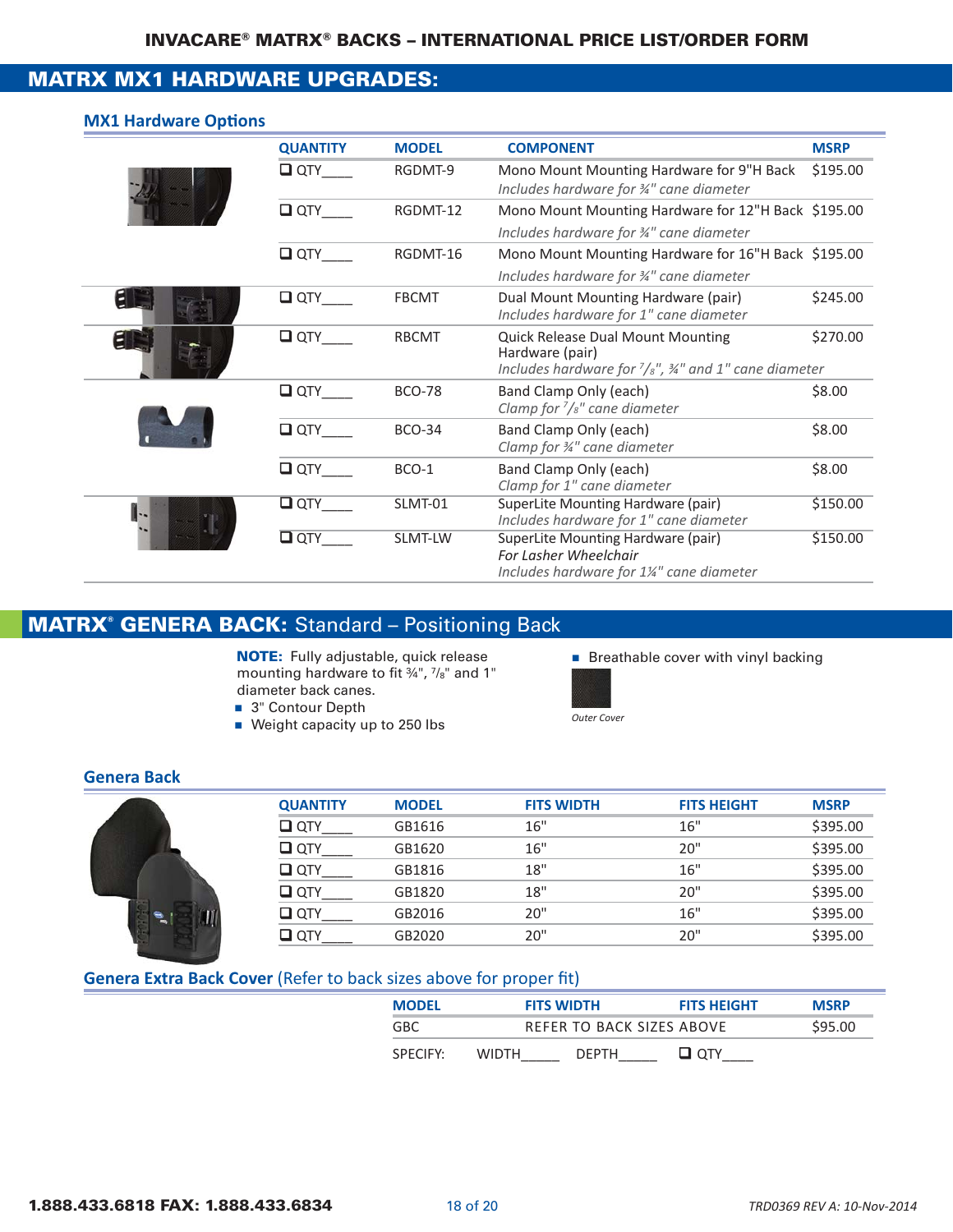### MATRX POSITIONING ACCESSORIES

#### **Headrest Supports**

Includes: Standard Hardware, ¼" shim and knob style mounting plate; exception Onyx Pad

| <b>QUANTITY</b> | <b>MODEL</b>      | <b>COMPONENT</b>                                                          | <b>MSRP</b> |
|-----------------|-------------------|---------------------------------------------------------------------------|-------------|
| $\square$ QTY   | <b>MSSHP</b>      | Matrx Super Soft Headrest Pad - 10"<br>Comfortable HR foam, Startex Cover | \$325.00    |
| $\square$ QTY   | OPSH <sup>1</sup> | Onyx Pad<br>Auto-style headrest with Onyx Leatherette cover 8" x 8" x 4"  | \$350.00    |
| $\Box$ QTY      | <b>SPSH</b>       | <b>Standard Pad</b><br>Self skinned polyurethane foam 6.5" x 7"           | \$295.00    |
| $\Box$ QTY      | STSH-N            | Stealth NINO Pad - 6"<br>Self skinned polyurethane foam 6" x 3"           | \$350.00    |
| $\square$ QTY   | STSH-XS           | Stealth XS Pad - 8"<br>Self skinned polyurethane foam 8" x 6"             | \$350.00    |
| $\Box$ OTY      | STSH-S            | Stealth S Pad - 10"<br>Self skinned polyurethane foam 10" x 6"            | \$350.00    |
| $\square$ QTY   | STSH-L            | Stealth L Pad - 14"<br>Self skinned polyurethane foam 14" x 6"            | \$350.00    |

*1 Comes standard with Fixed mounting hardware & fixed mounting clamp*

#### **Headrest Hardware**

|   | <b>QUANTITY</b> | <b>MODEL</b> | <b>COMPONENT</b>                                                                                                            | <b>MSRP</b> |
|---|-----------------|--------------|-----------------------------------------------------------------------------------------------------------------------------|-------------|
| P | $\Box$ QTY      | <b>MAHU</b>  | Multi-Axis Hardware<br>Depth & Height Adjustable through horizontal slide bar.<br>Dual pivot ball for pad orientation       | \$210.00    |
|   | $\Box$ QTY      | <b>WBHU</b>  | Stealth World's Best Hardware<br>Depth & Height Adjustable through dual lonk system.<br>Dual pivot ball for pad orientation | \$210.00    |
|   | $\Box$ OTY      | <b>FXMT</b>  | <b>Fixed Mounting Clip</b><br>Fixed, Non-removable, Angle adjustable<br>headrest mounting clump                             | \$120.00    |
|   | $\square$ QTY   | <b>SHIM</b>  | 1/4" Shim Plate<br>Insert for headrest mounting                                                                             | \$8.00      |